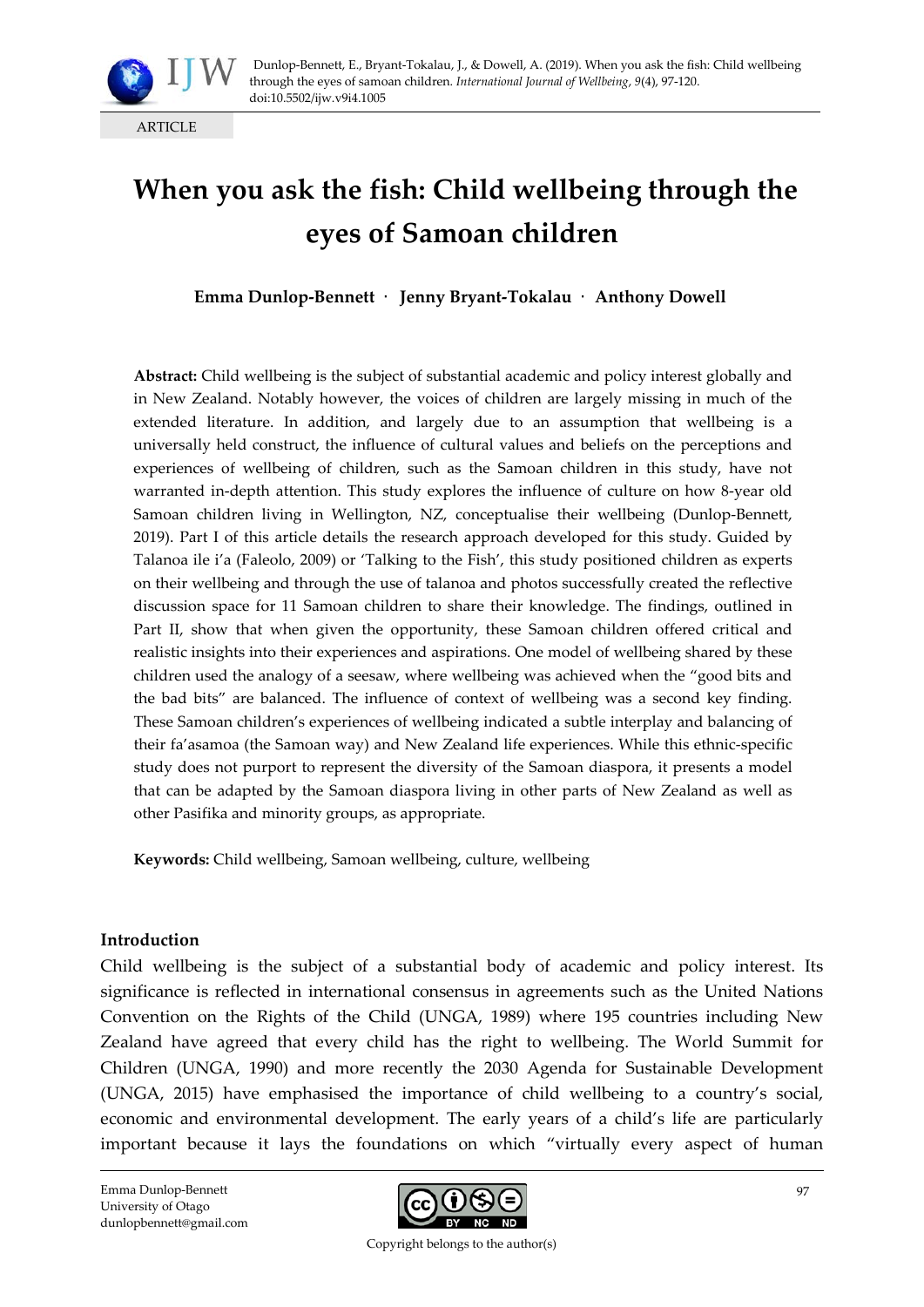

development - physical, intellectual and emotional – are laid down" (Marmot, 2010, p.16). Investing in children from an early age not only lays the foundations for better outcomes, it can also mitigate the negative effects of poverty that lead to poor health, low educational attainment, economic dependency, gender inequality, and increased violence (Heckman 2008; Naudeau, Kataoka, Valerio, Neuman, & Elder, 2011; Neuman & Devercelli, 2013).

The way in which child wellbeing is used in the literature suggests that the concept has a shared meaning, however this is not the case (Amerijckx & Humblet, 2013; Ben-Arieh, 2000; Ben-Arieh, 2008; Ben-Arieh, Ferran, Frønes, & Korbin, 2014; Cronin de Chavez, Backett-Milburn, Parry, & Platt, 2005; Ereaut & Whiting, 2008; Pollard & Lee, 2003; Statham & Chase, 2010). As Ereaut and Whiting (2008, p.5) explain, "…different meanings are being projected by different agents and what is apparently meant by the use of the term depends on where you stand. There are few fixed points or commonalities beyond 'it's a good thing' ".

The term child wellbeing is used differently across disciplines and across diverse social cultural contexts which are, in turn prone to change. Reaching a shared definition and understanding of child wellbeing is challenging because how it is conceptualised depends on where one stands culturally and socially. Child wellbeing is defined, conceptualised, and referred to in so many ways that it has led to some questioning its value (Seedhouse, 1995). Fattore, Mason, and Watson (2016, p.v) capture this when, at their long list of child wellbeing dimensions, they say, "…- in short, almost every possible theme can be related to well-being".

While there is a substantial body of academic and policy literature on child wellbeing, little of it is from the perspective of children. Despite children being able to offer authoritative knowledge of their world and their experiences, their voices have largely been missing in research about their wellbeing (Ben Arieh, 2001; Ben Arieh, et al., 2014; Fattore, et al., 2007, 2009, 2016; Prout & James, 1997; Sixsmith, Gabhainn, Flemming, & O'Higgins, 2007). Much of what we know about the wellbeing of children is through the perspective of adults, which may not necessarily reflect the views of children. Further, while our understanding of child wellbeing is influenced by where we stand culturally and socially, little of the extant literature recognises the influence of other worldviews, cultural beliefs and values, and ways of knowing. Much of the child wellbeing literature focuses on children predominately in North America, Europe, and other Western countries, which may have little relevance for children living in other socio-cultural contexts (Amerijckx & Humblet, 2013; Camfield, Streuli, & Woodhead, 2010; Ben-Arieh, et al., 2014; Fattore, et al., 2016; Manolom & Promphakping, 2015; Saith & Wazair, 2010; Weisner, 2014; White, 2009).

This article draws on an exploratory study of how Samoan children living in Wellington conceptualise their wellbeing (Dunlop-Bennett, 2019). The starting position of this study was that if it is to be credible and of value, it needed to ask those that know, live, and breathe the phenomena. For research on child wellbeing, those who know are the children themselves. Given the paucity of literature from the perspective of peoples outside of the mainstream, this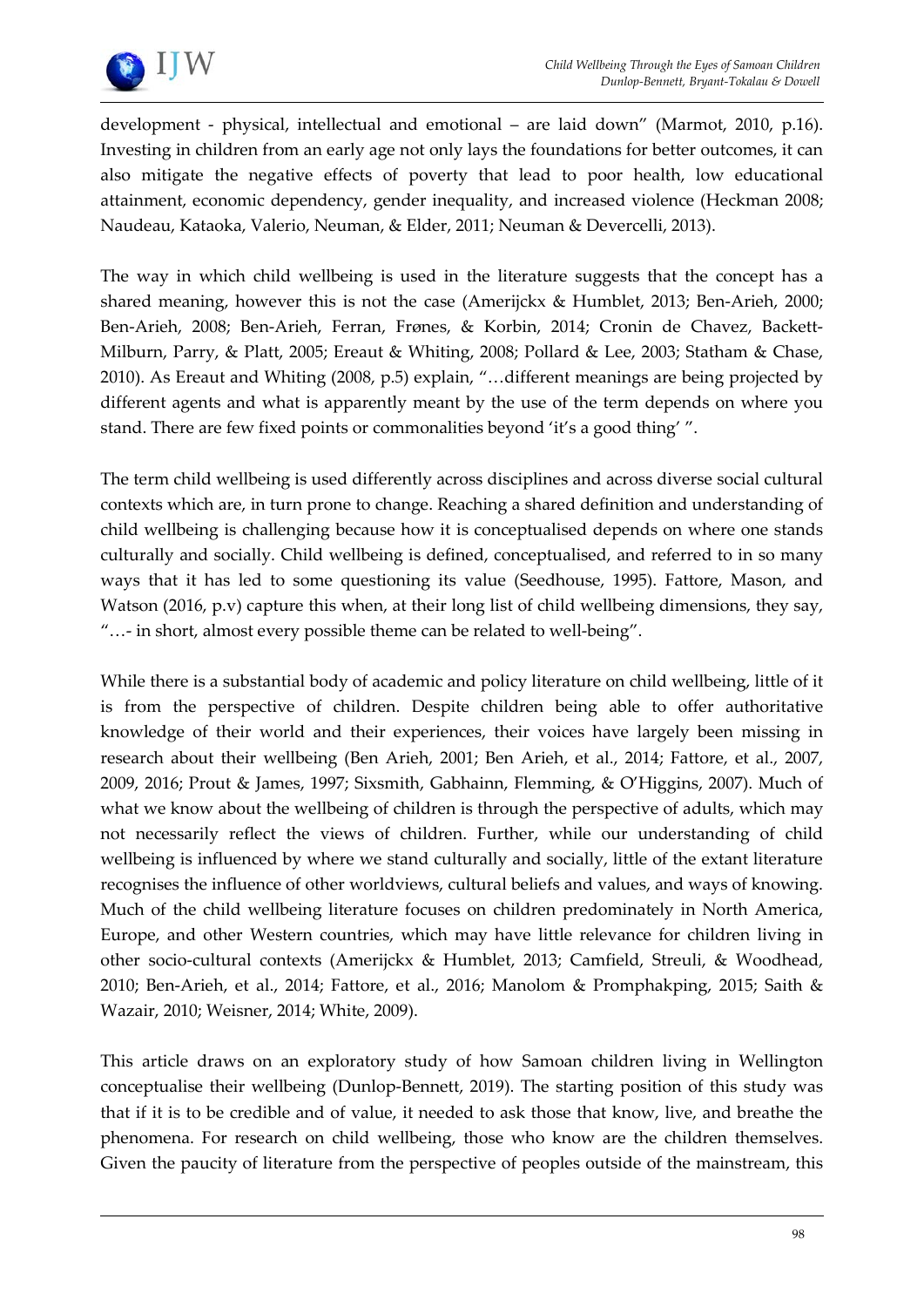

study initially focussed on Pasifika which, in talking with community leaders from the Pasifika community, was refined to take an ethnic-specific focus on the Samoan diaspora.

The aims of this article are two-fold. Having established that research on child wellbeing needs to privilege the voices of the children themselves, Part I details the innovative research approach that was developed to create the space for Samoan children to be share their insights. Involving children in research is challenging given that in most cases, as seen in the literature, they are often not asked. This is particularly challenging for children who are raised in cultures where to a large extent they are 'seen but not heard'. Involving 8-year old Samoan children in research required a process that was not only child friendly and age appropriate but also culturally authentic. This saw a weaving together of research methods grounded in the *fa'asamoa* (the Samoan way) and *fa'apalagi* (the non-Samoan way). Part II of this article highlights the findings that emerged from applying this innovative research approach. Samoan children were able to conceptualised their wellbeing and articulate what was important to their wellbeing. The findings are followed by a discussion of the significance of this study. To set the context, a brief overview of Pasifika is provided.

# **Pasifika peoples in New Zealand**

 $\overline{a}$ 

Pasifika is the collective term used to refer to people who have migrated from the Pacific - a region comprising 22 countries and territories - or who identify as Pasifika through descent. At the 2013 census,<sup>1</sup> Pasifika was the fourth largest peoples in New Zealand. Pasifika made up 13 percent of all children in New Zealand under the age of 18 years (OCC, 2016) and accounted for 12 percent of all births in New Zealand (Pool & Jackson, 2017), yet there has no research on how Pasifika children conceptualise their wellbeing. With one in every five school children projected to be of Pasifika ethnicity by 2051 (Ferguson, Gorinski, Wendt Samu, & Mara, 2008), it makes good sense - from a practical and best practice point of view - to include the voices of Pasifika in child wellbeing research, policy, and programming.

Pasifika are often portrayed in New Zealand as hard-to-reach, vulnerable, and disengaged (Loto, Hodgetts, Chamberlain, Nikora, Karapu, et al., 2006; Neilson, 2015). This deficit view does not reflect the way Pasifika view themselves nor the aspirations that they hold for their children, families, and communities, as Percival (NZCYES, 2008, p.24) explains: "Nothing matters more to Pacific people than the health, well-being and future success of our children. Our community's future is inextricably linked to their health and success". This disconnect between how Pasifika are portrayed and how they would portray themselves highlights very compellingly the need to explore how Pasifika children, from their standpoint, conceptualise well-being.

<span id="page-2-0"></span><sup>1</sup> This article uses data from the 2013 Census of Population and Dwellings as only limited data from the 2018 census has been released. Unless specified, all population data is from Statistics New Zealand website: www.stats.govt.nz.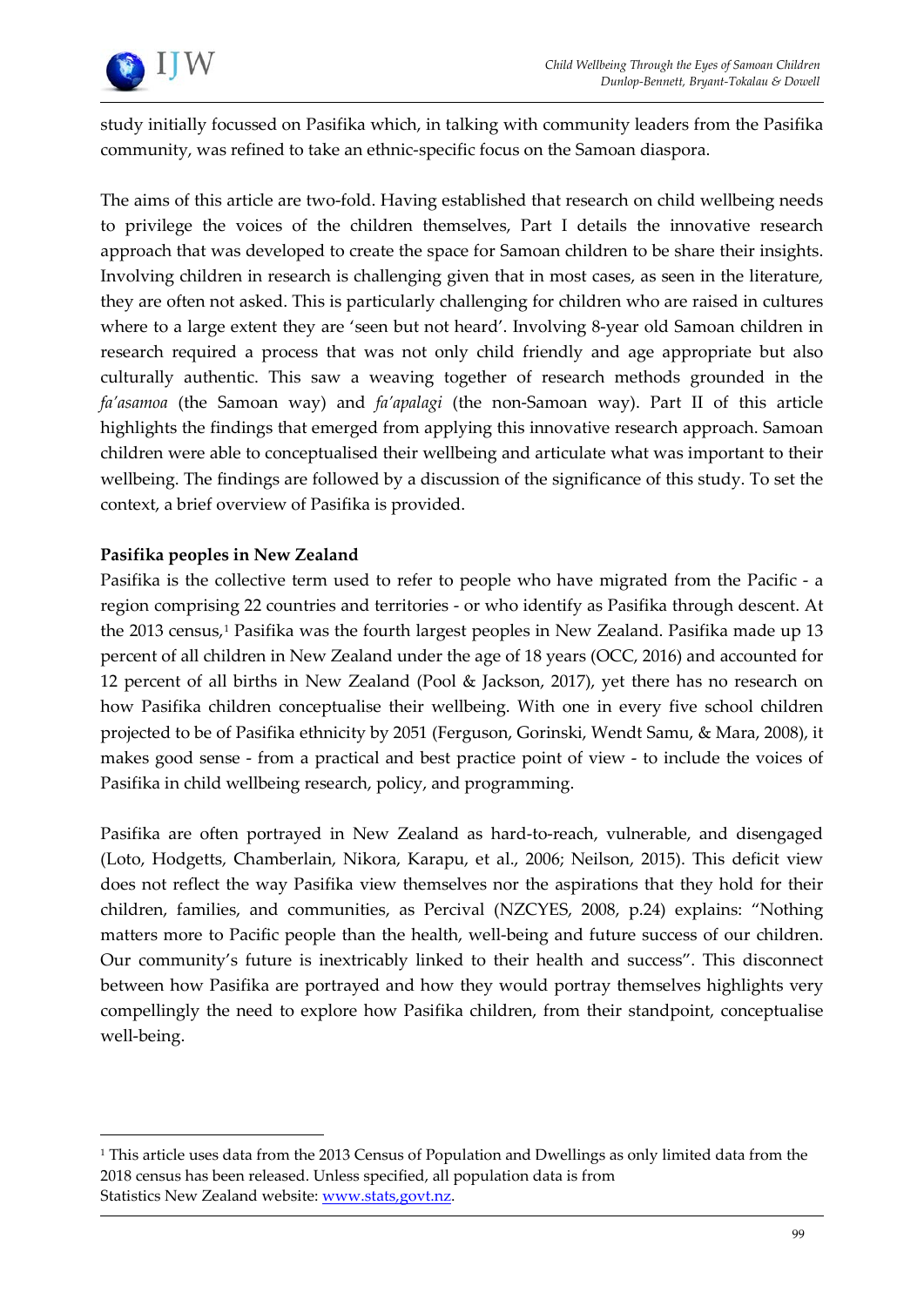

As noted, Pasifika does not refer to a single ethnicity or nationality. While there are some similarities amongst the ethnic groups covered by this collective term, each ethnic group has its own set of cultural beliefs, values, traditions, language, and social structures (Macpherson, 1996; Anae, Coxon, Mara, Wendt-Samu, & Finau, 2001). Anae (2010, p.1) has questioned the value of most Pasifika research because it has "… 'glossed over' and ignored the cultural complexities of not only the multi-ethnic nature of Pacific communities but also the intra-ethnic nuances of the diverse groupings and identifies of Pacific peoples in New Zealand". To reflect the multi-ethnic nature of Pasifika and to capture the intra-ethnic nuances that exist within the ethnic groups that make up the Pasifika collective term, this study took an ethnic-specific approach. It focussed on the Samoan diaspora, which is the largest Pasifika ethnic group comprising 48.7 percent of the total Pasifika population.

The Samoan diaspora is diverse and becoming increasingly so, shaped by the many different lived experiences in the diaspora, intergenerational differences, and new forms of Samoan identity that are emerging as they make their place in New Zealand. With 62.7 percent (89,271 people) of the Samoan diaspora being born in New Zealand, the story has shifted from a 'migrant story' to one in which 'New Zealand is home'. Samoans living in New Zealand, like other diasporic communities, are constantly navigating between different cultural worlds – the *fa'asamoa* and *fa'apalagi* worlds – and across spectrums of segregation, accommodation, and integration with the dominant New Zealand society (Berry, 2006). Like all cultural ideals and practices, the *fa'asamoa* has adapted and continues to adapt to shifts in the broader social and economic contexts (Anae, 2001; Cowley, 2013; Lilomaiava-Doktor, 2009; Mageo, 1998). The influence of these broader contexts have led to some arguing that the *fa'asamoa* should be renamed the *fa'aaukilani* or the *fa'auelitone* to account for the unique way in which it is being adapted in Auckland and Wellington (Macpherson, 1997; Taule'ale'ausumai, 1990). To reflect the influence of the broader contexts, this study focussed on the Samoan diaspora living in Wellington. In 2013, the Samoan diaspora living in Wellington comprised 22,383 people of which 44.9 percent (10,041 people) were under the age of 19 years.

Having set the study context, this article details how the space was created for 8-year old Samoan children to share their knowledge and experiences in research.

# **Part I: Creating the space to talk to the fish**

It was clear from the outset of this study on child wellbeing that if the findings were to be credible and of value, it needed to include the voices of Samoan children. What was less clear was how to design the research approach to enable this. Including children in research can be challenging. There is a view that children lack research competence, they are not capable of articulating their views clearly, and that the power differential makes it uncomfortable for them to share their views with an adult researcher (Bradbury-Jones & Taylor, 2013). As participatory research with children becomes more frequent, there is a growing body of literature about how to include young children in research in a way that makes them feel comfortable and that their contribution matters (see: Bradbury-Jones & Taylor 2013; Graham, Powell, Taylor, Anderson, & Fitzgerald, 2013; O'Reilly & Dogra, 2017).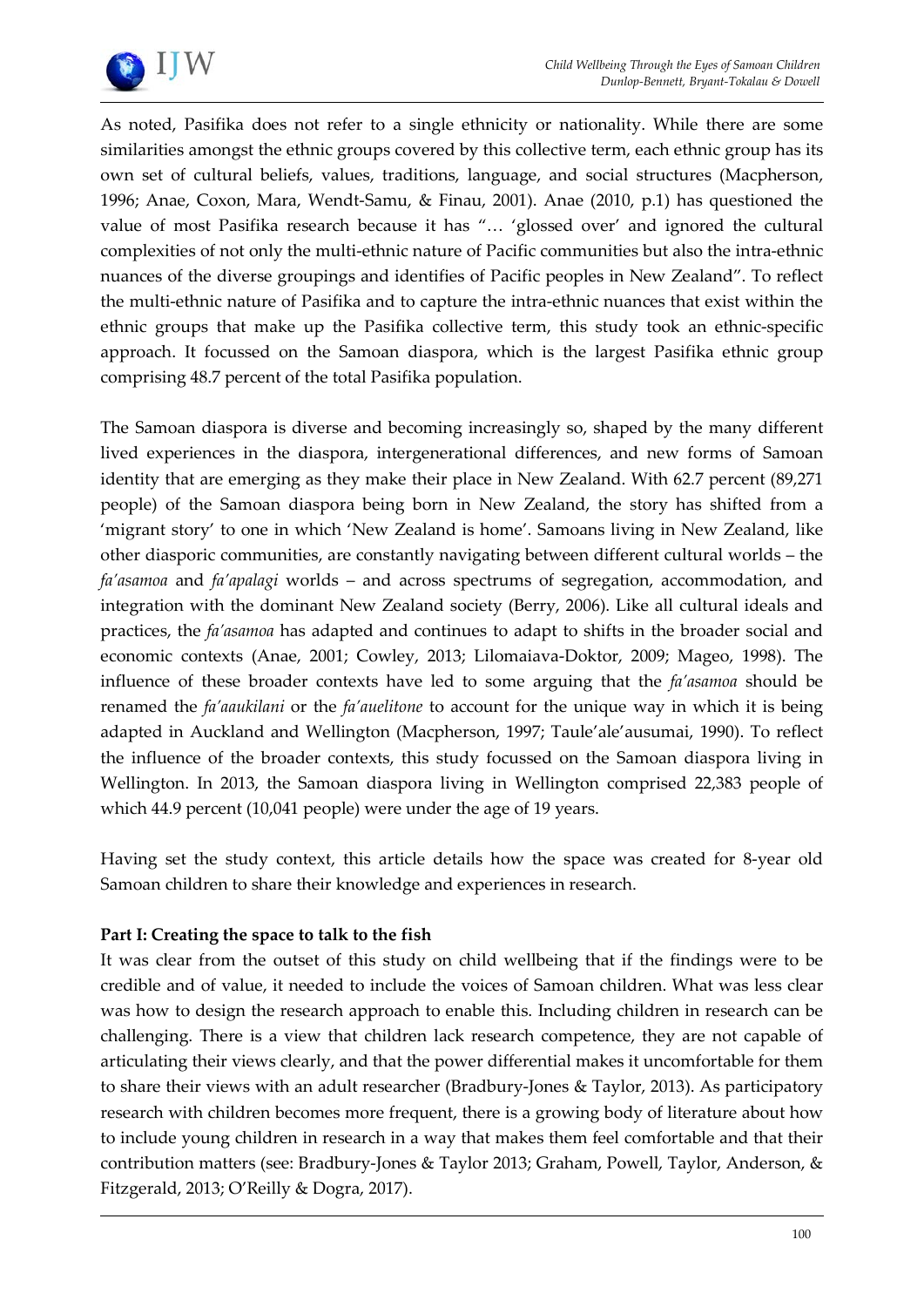

There is less guidance on how to include Samoan children, or Pasifika children more broadly, in research. A key challenge of this study was how to design it so that it was not only child friendly and age-appropriate but that it was culturally authentic. The study needed to be grounded in the Samoan worldview but also reflect the diversity that exists within the Samoan diaspora and the constant moving between the *fa'asamoa* and the *fa'apalagi*, which marks the daily lives of many Samoan children. This required ongoing review of the literature on Pasifika, the Samoan diaspora in New Zealand, participatory research with children, customary child raising ideology and practice amongst other ethnic minority diaspora groups, and piloting different methods with the Samoan diaspora. This review, piloting and rethinking saw a weaving together of research methods grounded in the *fa'asamoa* and the *fa'apalagi*. To help explain why this was needed, the next section highlights how knowledge is constructed in the Samoan worldview and place of children in this.

# *The place of children and knowledge construction in the Samoan worldview*

While the *fa'asamoa* is adapting, generally the Samoan worldview is communal and family based, with prominence given to the collective. Samoans do not stand alone as individuals but in relationship with their *aiga* or family (Seiuli, 2012; Tamasese, Peteru, Waldergrave, & Bush, 2005; Tui Atua, 2003). This concept is captured in the *Fonofale* (Pulotu-Endermann, 1995) in which a *fale* or house is used to illustrate wellbeing. The foundation of the *fale* represents family while the roof symbolises cultural values and beliefs. The inference is that the individual does not stand alone but is grounded in the family, which is in turn sheltered by cultural values and beliefs (Fairbairn-Dunlop, Nanai, & Ahio, 2014). While the *Fonofale* does not reference Samoan children, these ideas extend to them. Samoan children are raised to know their place in relation to family, as Cowley-Malcolm, Fairbairn-Dunlop, Paterson, Wanzhen, and Maynard (2009, p.27) explain, "Children are raised to know their roles, to act on them diligently in the 'service' or tautua to their 'aiga'. They know where to speak and not to speak, how to look and not to look, who to speak to and not to speak, how to address and not address."

Samoan children are raised to have *amio lelei* (good behaviour), which amongst other expectations such as studying hard at school and coming home straight after school so they can help with household chores, is the expectation that they will listen and obey their elders (Cowley-Malcolm, et al., 2009; Pereira, 2012; Schoeffel, Meleisea, David, Kalauni, Kalolo, et al.,1996). Generally speaking, it is often said that Samoan children are raised to be seen and not heard.

Looking at how knowledge is constructed, value is placed on the wisdom of the collective and the importance of communally agreed-to decision-making systems and processes (Anae, et al., 2001; Fairbairn-Dunlop, et al., 2014). Children - as is common in gerontocracies in which 'wisdom' and 'knowledge' is correlated with age - tend not to be included. Tui Atua (cited in Tamasese, Peteru, Waldegrave, & Bush, 2005, p.301) describes Samoan knowledge constructive processes as bringing together three perspectives: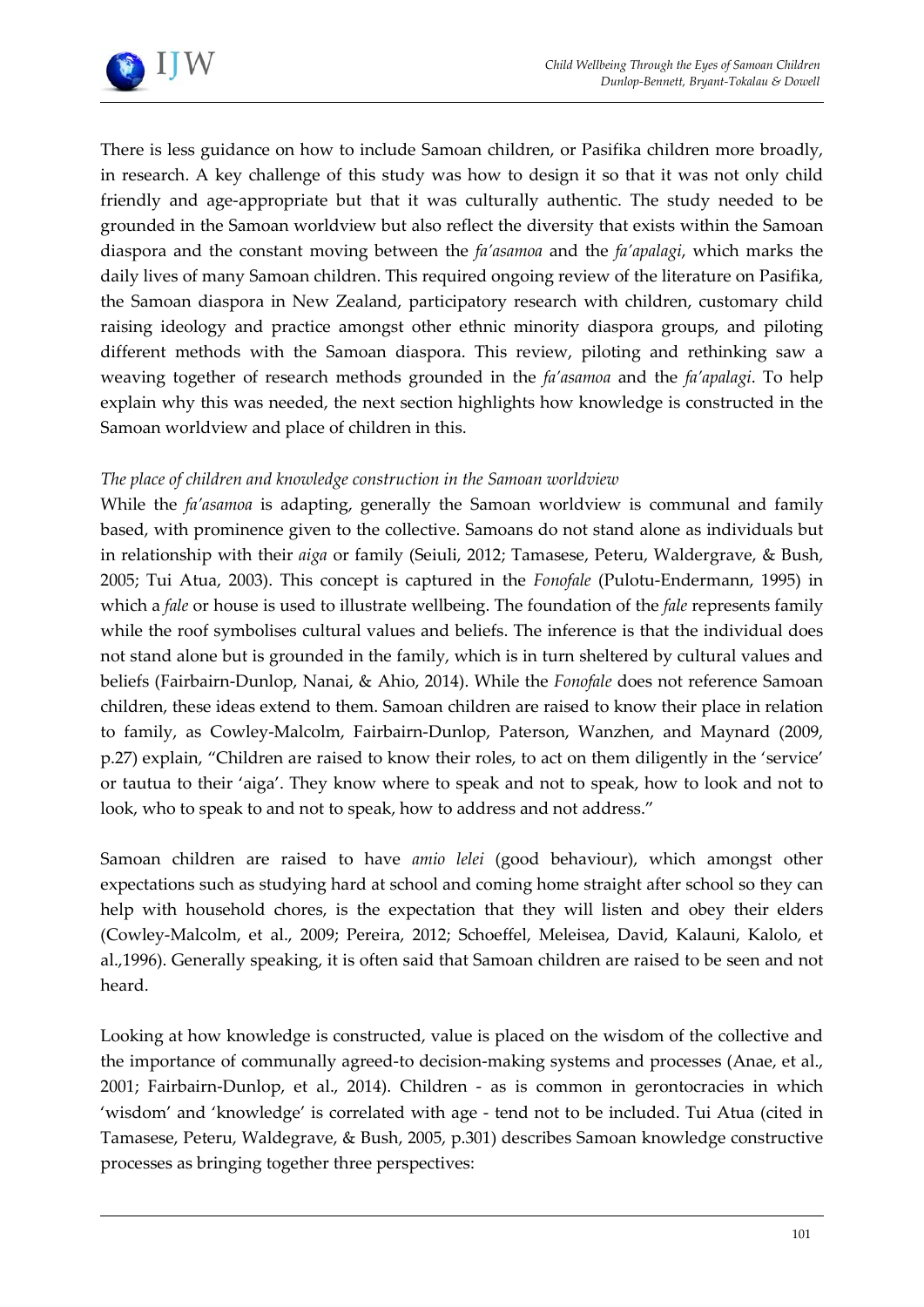

In Samoan culture, there are three perspectives. The perspective of the person at the top of the mountain, the perspective of the person at the top of the tree, and the perspective of the person in the canoe who is close to the fish. In any big problem, the three perspectives are equally necessary. The person fishing in the canoe may not have the long view of the person at the top of the tree, but they are closer to the school of fish.

As seen in this parable, the school of fish or the children have no voice but rather their perspective is given by those fishing in the canoe such as the parents or other elders: a perspective which could be distorted by the refraction of the sea.

Building on this parable, Faleolo (2009) argues that if we really want to know what is important to the fish, we need to talk to the fish. In *Talanoa ile i'a*, Faleolo (2013, p.118) writes that including the perspective of the fish is about "... honouring and creating a pathway for the lesser known to become known, acknowledged and institutionalised". Integral to *Talanoa ile i'a* is the *talanoa* or talk, which is done in such a way that it provides opportunities to probe, challenge, clarify and re-align the discussion (Vaioleti, 2006). As a concept, *talanoa* has resonance across the Pacific but Vaioleti is credited as "adding to it a technical research-related meaning" so that it is not only simply about the 'talk' itself but also about the way in which the 'talk' is done" (Suaalii-Sauli & Fulu-Aiolupotea, 2014, p.333). Fairbairn-Dunlop & Coxon (2014) argue that *talanoa* supports the creation of 'safe places' where people can share their stories and share them in ways where their voices are privileged.

*Talanoa ile i'a* (Figure 1) provided the cultural frame to include the voices of Samoan children, while *talanoa* created a 'safe space' for Samoans to share their stories and experiences. This raised the question of how to adapt the *talanoa* process for children and ensure that they felt comfortable to share their ideas. The connecting piece was use of photography, which is positioned in the literature as a child-friendly way to engage with children. There are a number of ways in which photography can be used in research, from children being given a set of photos to choose from through to children taking photos of what they view as important to the topic. These ideas were piloted with two 8-year-old Samoan children who said they wanted to decide what photos they took. In response to the researcher's offer of a disposable camera, the children said that they did not know how to use it and that taking photos on a phone would be easier for them. In refining the research approach in line with this feedback, the researcher selected photovoice (Wang & Burris, 1997) to help guide the *talanoa* with children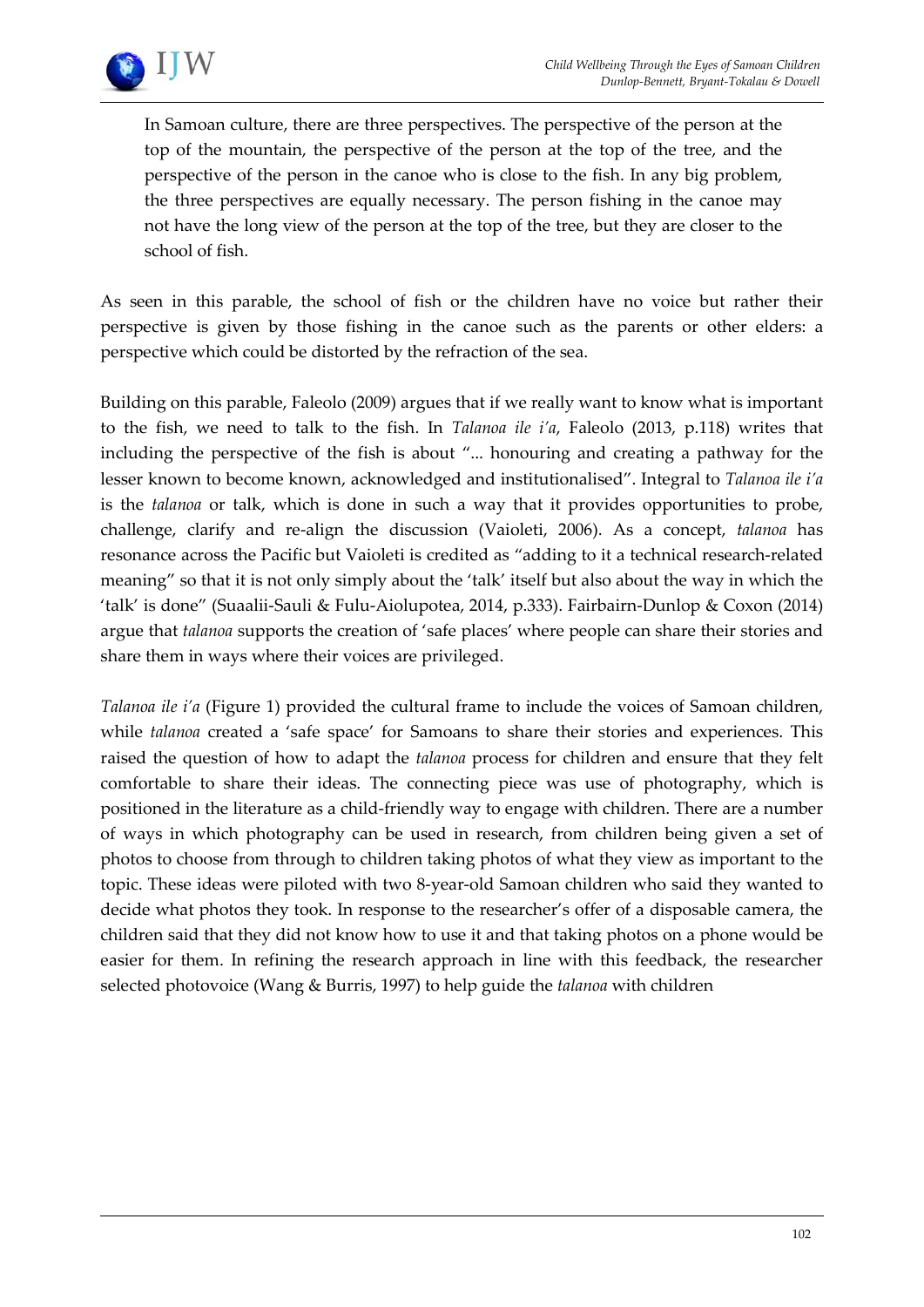



*Figure 1:* Talanoa ile i'a.

 $\overline{a}$ 

Source: Dunlop-Bennett adapted from Faleolo (2009).

# *Recruiting the fish and getting their consent*

To recruit Samoan children to this study, the researcher used a respondent-driven sampling, in which as families were recruited they recommended other families. This approach was useful in reaching people beyond the researcher's social group (Ellard-Gray, Jeffrey, Choubak, & Crann, 2015). To be eligible, the children needed to be:

- 1. Samoan to enable in-depth research that captures the intra-ethnic nuances within the Samoan diaspora, the largest Pasifika ethnicity in New Zealand;
- 2. 8-years old to reflect the importance of investing in the early years of a child's life. The global definition of ECD is children from birth to 8 years of age; and
- 3. Live in Wellington, which was selected to account for the influence of the broader context.

The researcher accepted the first five families who met the research criteria, and their children became Phase 1 participants. For Phase 2, the researcher targeted recruitment to allow for gender balance, representation across the Wellington region, $2$  and inclusion of a child living with a disability. Sixteen families expressed interest in participating in this study of which 10 were selected. It was intended that one child from each family would share their insights on what child wellbeing meant to them, but this increased to 11 children to account for one set of twins. Annex 1 shows the profiles of the Samoan children and their parents.

<span id="page-6-0"></span><sup>&</sup>lt;sup>2</sup> About 80 percent of the Wellington Region live in Wellington City, Porirua and the Hutt (Lower and Upper Hutt. Porirua and the Hutt are both located about 20 kilometres from Wellington City.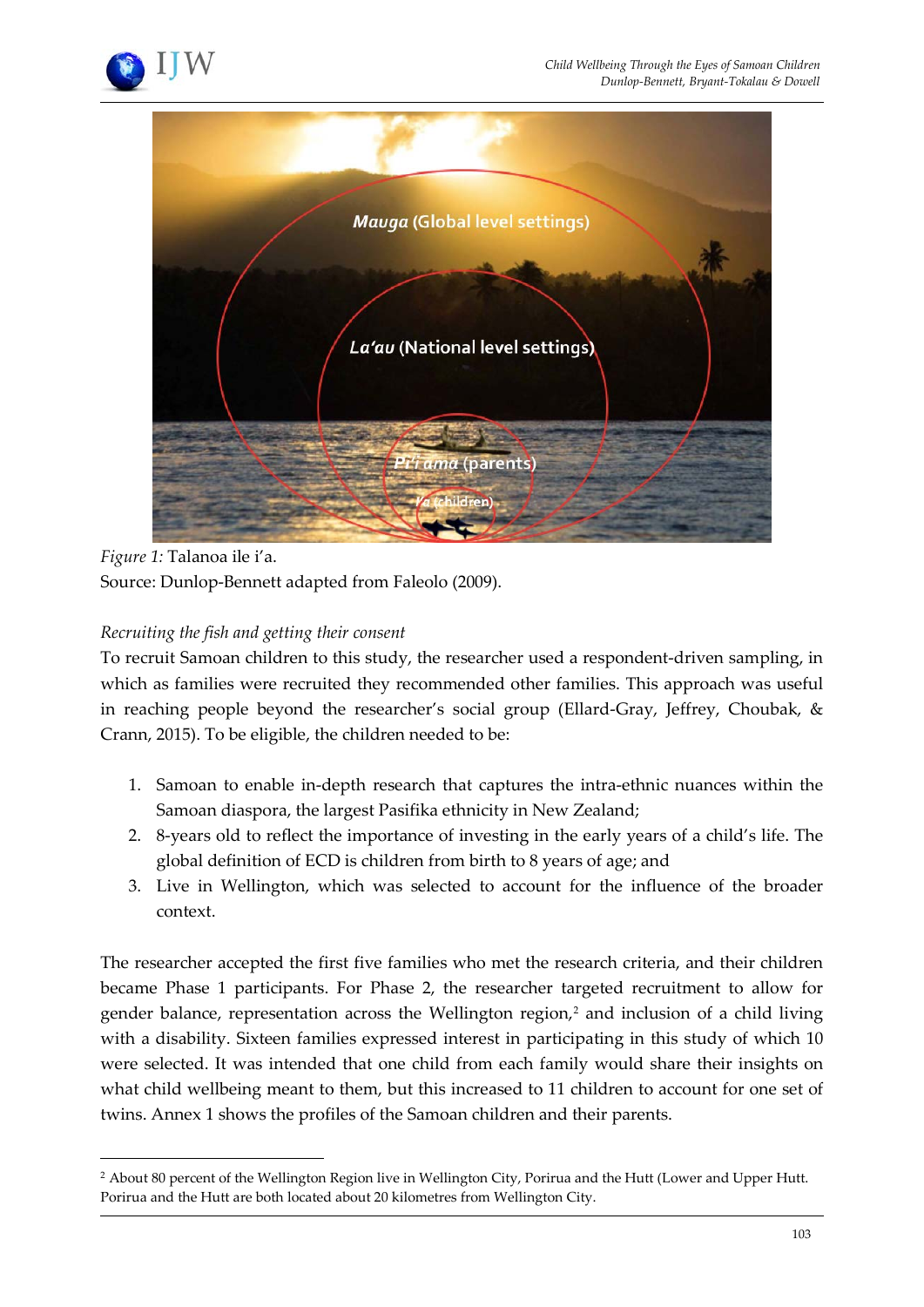

In terms of consent, Suaalii and Mavoa (2001) argue that for Pasifika knowledge is *measina* (treasure) and Pasifika children may not have the right to share this treasure without the consent of other family and community members. Guided by this, as well as the researcher's own cultural frame as a Samoan, a two-step consent process was used in recognition of the collective nature of the *fa'asamoa* where children's identity and voice are closely bound within family and community contexts. Parents of eligible children were asked for their consent, before the researcher approached the children for their consent.<sup>[3](#page-7-0)</sup>

# *Talking with the fish*

Based on the pilot phase, photovoice (Wang & Burris, 1997) was selected in which the Samoan children took photos of anything that best told their story from their perspective. As wellbeing is not a term that is used in the everyday language of young children, the Samoan children were asked to take 10 photos of what makes them feel 'happy, safe, and loved'. These descriptors of wellbeing were intentionally kept short so that it was easy for the children to remember. Over the research process, these descriptors were used by the researcher and the children as an anchor for the concept of wellbeing. The second stage of photovoice is contextualising the photos through discussion or *talanoa*, which Wang and Burris (1997, p.381) argue is important because, "Photographs alone, considered outside the context of [their] own voices and stories, would contradict the essence of photovoice".

The contextualising of photos by the children took place in a group-setting or *fono [4](#page-7-1)* which reflects the communal knowledge construction and validating processes integral to the Samoan worldview. The group-setting approach of a *fono* can mask dissenting opinions, as people converge around a 'norm' which sees those who sense that their original ideas are not shared, abandon these in favour of more widely-shared views. While cognisant of this, the researcher selected the group-setting approach to help the 8-year old children feel at ease with the research process and comfortable to share their views. The researcher sought to mitigate the influence of group-think through the approach taken during the *talanoaga[5](#page-7-2)* as well as the analysis of the *talanoa*, which is discussed later in this section. Figure 2 provides an overview of how the children were involved in this study.

<span id="page-7-0"></span> $\overline{a}$ <sup>3</sup> Parents of the Samoan children also participated in this study through individual *talanoaga* with the researcher. The findings that emerged from the parent's *talanoa* can be found in -Bennett, E. (2019). *Through their eyes: A Samoan perspective on child wellbeing* [unpublished thesis]. Dunedin: University of Otago.

<span id="page-7-1"></span><sup>4</sup> *fono* - a meeting or gathering to discuss issues

<span id="page-7-2"></span><sup>5</sup> *talanoaga* – a discussion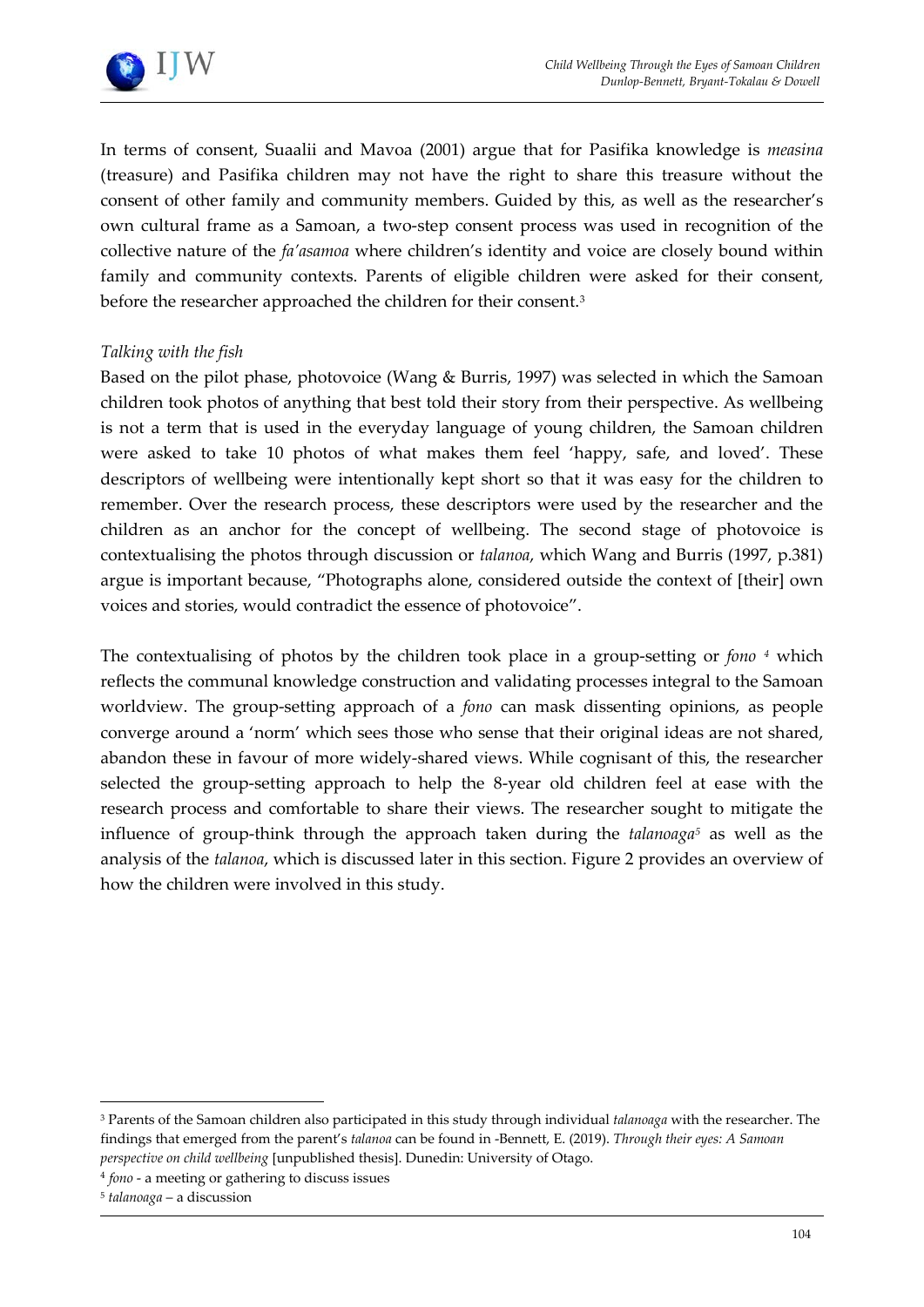



*Figure 2*: An overview of the methods used with the Samoan children.

The *fono* were designed to keep the children engaged, to ensure that they all participated, and that the *talanoaga* was age-appropriate. As the children were from different parts of Wellington and may not have known each other, the *fono* began with an activity to 'break the ice' including indoor bowling or go-karting. To help mitigate against children feeling that they needed to conform their answers, the researcher began each *talanoaga* along the following lines:

| Researcher | Before we start, there are just a couple of things. First of allthere are no wrong          |
|------------|---------------------------------------------------------------------------------------------|
|            | answers. Everything you say is right because it's important.                                |
| Tomasi     | ohhhh that's cool.                                                                          |
| Tavita     | I can do that.                                                                              |
| Researcher | If you don't want to answer a question, that's okay you don't have to just say pass.        |
| Pele       | Say nothing.                                                                                |
| Moana      | Or yes, don't say anything.                                                                 |
|            | And if I've misunderstood you or you don't get something I say, just let me know. It's all  |
|            | good. And the last thing it's okay if something you say [points to a child] is different to |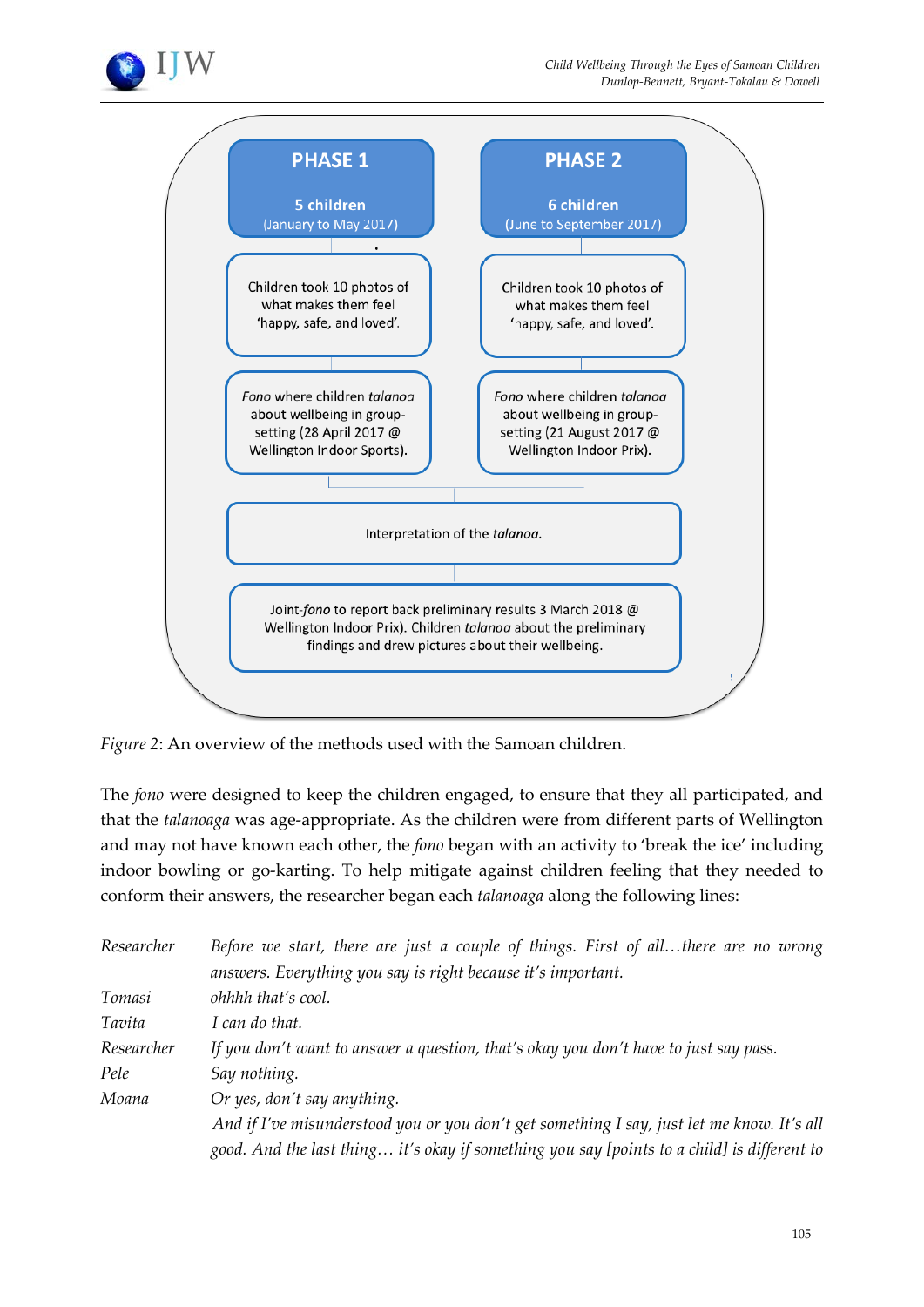

*something you say [points to another child] because we all have different stories and that's what makes this so cool. Alright guys?*

To keep the children engaged in the *talanoaga,* it was structured like a quiz game where the researcher asked questions like, "You have ten seconds to show me a photo of what makes you feel loved". Each child was given a hand-sized copy of their photos so that they could easily flick through them to find the one they wanted to support their *talanoa*. Once they had selected the photo, each child was given the opportunity to answer every question. As shown in the following excerpt the children's answers varied in length and in detail.

| Researcher | Okay now we are going to look for a photohave you all got your photos still? Great.                                                                            |
|------------|----------------------------------------------------------------------------------------------------------------------------------------------------------------|
|            | You have 10 seconds to find a photo that makes you feel safeOkay who is going to<br>goola you all want to go first (laughs)Mosese, what photo have you chosen? |
| Mosese     | This is a photo of me looking after my cousin. We were at the waterfront ummm on                                                                               |
|            | the ice and my cousin couldn't go by herself. She was too young so there was a frame                                                                           |
|            | that she leant on and I helped her.                                                                                                                            |
| Researcher | What a great big cousin you are. What is it about this photo that makes you feel safe?                                                                         |
| Mosese     | Well my cousin felt safe cos she was with me. I feel safe when I'm with someoneyou<br>know, someone who is looking after me.                                   |
| Researcher | That's a really great answer. Thanks Mosese. Tualagi, what photo do you have there?                                                                            |
| Tualagi    | I've got three photos (laughs).                                                                                                                                |
| Researcher | (laughs) Great, which photo would you like to talk about first?                                                                                                |
| Tualagi    | This one. It's my bedroomand it makes me feel safe because I'm in a house that                                                                                 |
|            | won't blow away.                                                                                                                                               |
| Researcher | That's great Tualagi.                                                                                                                                          |
| Tualagi    | Also it has all my special things in itlike my toys and now I have a bunk bedand I                                                                             |
|            | like being with my little lamb that makes noises Mata gave it to me before she died                                                                            |
|            | so                                                                                                                                                             |
| Researcher | So that's really special then?                                                                                                                                 |
| Tualagi    | Yeah.                                                                                                                                                          |
| Researcher | That must have been sad?                                                                                                                                       |
| Tualagi    | Yeahmy mum and dad say she's ok thoughwe know where she is.                                                                                                    |
| Researcher | Yes, your mum and dad are right. What is your other photo of?                                                                                                  |
| Tualagi    | Oh this oneits popcorn.                                                                                                                                        |
| Researcher | (laughs) Popcorn?                                                                                                                                              |
| Tualagi    | (laughs) Yeahcos my sister makes it for meit's my favourite snack.                                                                                             |
| Researcher | What is it about your sister making you popcorn that makes you feel safe?                                                                                      |
| Tualagi    | Cos she looks after meI'm safe with herI like it when she looks after meyou know,                                                                              |
|            | if mum and dad are busyI feel safe.                                                                                                                            |
| Researcher | That's really great. And your last photo.                                                                                                                      |
| Tualagi    | It's this onewith my dad again.                                                                                                                                |
| Researcher | In your onesie?                                                                                                                                                |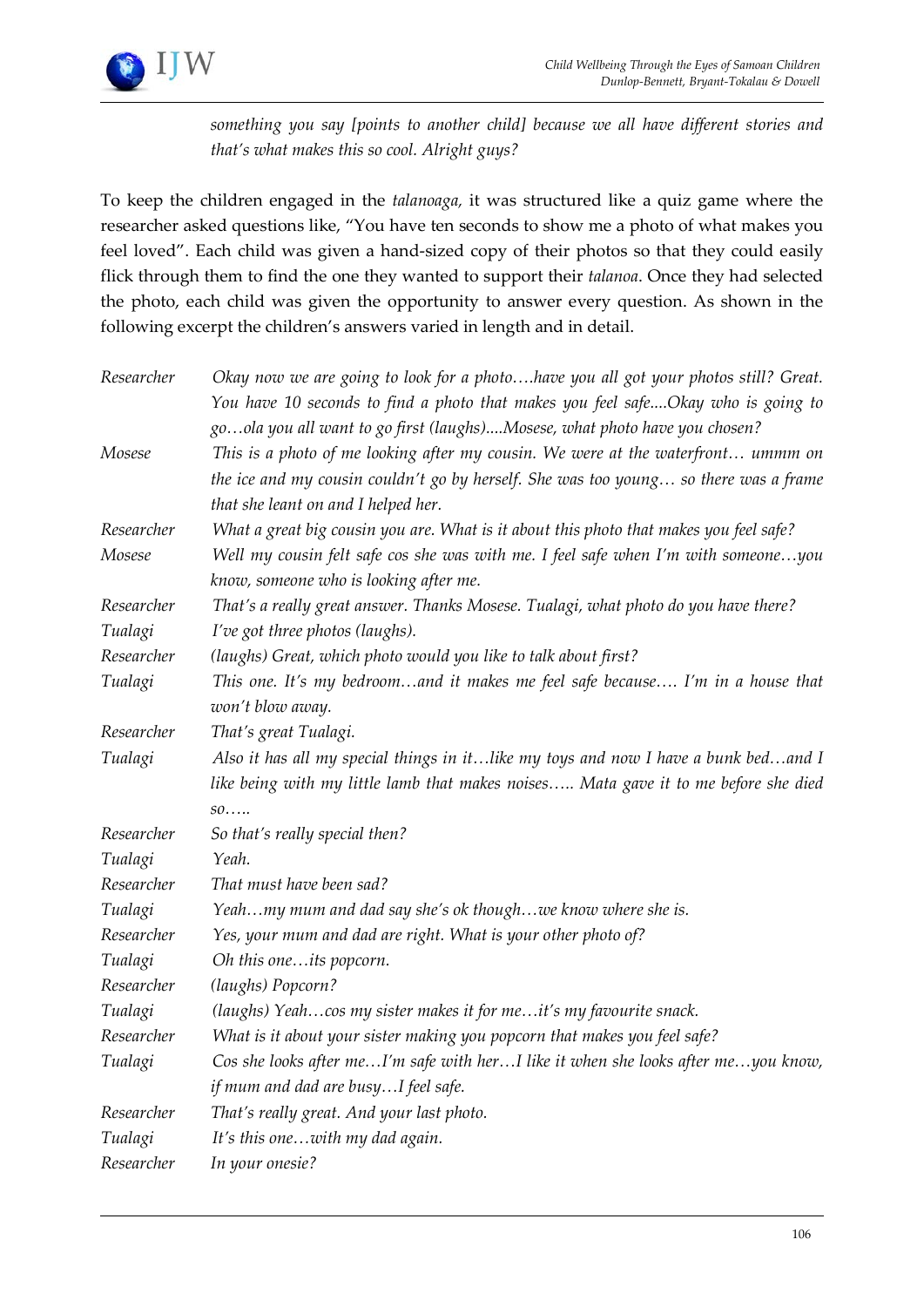

*Tualagi Yeah, I don't have a photo of my mum…I don't know why….cos my mum and dad make me feel safe all the time…they protect me and help me when I'm hurt….or when I'm sad they make me feel better…*

While the group dynamic of the *fono* can add something extra to the *talanoaga* particularly for young children, it can also make it more difficult to develop personal phenomenological accounts (Palmer, Larkin, de Visser, & Fadden, 2010; Phillips, Montaguea, & Archer, 2016; Tonkin & Eatough, 2010). Interpretive Phenomenological Analysis (IPA) was used to interpret the *talanoa* because it focusses on understanding not only an individual's lived experience but also how they make sense of their lived experience. Integral to this approach is 'giving voice' to the views of the research partners and 'making sense' of what is being said (Larkin & Thompson, 2012; Larkin, Watts, & Clifton, 2006; Smith, Flowers, & Larkin, 2009). The presence of multiple voices - moving between individual and shared contexts, and the interactions between individuals - all add complexity to using IPA. To reflect the group setting of the *fono*, the researcher adapted the IPA by drawing out the voice of the individual fish from the school of fish. Guided by the literature (Palmer, et al.,2010; Phillips, et al., 2016; Tonkin & Eatough, 2010), this was done by separating out each individual child's insights from the verbatim transcript of the *fono* and then selecting 10 blocks of *talanoa* for each child which reflected a particular point that they had made in relation to their wellbeing. The following excerpt is an example of one block of *talanoa* for Tasi*,* which was coded to the 'social connections/spending time with family' theme:

| Researcher | Tasi, what photo have you chosen?                                                  |
|------------|------------------------------------------------------------------------------------|
| Tasi       | This one. It's of playstation.                                                     |
| Researcher | That's a great photo. What is it about your playstation that makes you feel loved? |
| Tasi       | Cos, my brother plays with me.                                                     |
| Researcher | And that makes you feel loved?                                                     |
| Tasi       | Yeah, my brother always makes me happy.                                            |

Drawing out the voice of the individual fish from the school of fish helped to equalise the contribution made by each child, which was important because as shown earlier some children gave more detail in their answers while others gave less. Prior to doing this, the themes that emerged from the *talanoa* (Figure 3) gave the impression that they were of equal prominence. Overlaying the 10 blocks of *talanoa* for each child, shown as coloured circles, on top of the relevant theme totally changed the picture. In doing this, the most important theme, from the standpoint of the children, was 'not having to worry'. The most important sub-theme was 'spending time with family' under the 'social connections' theme, which accounted for 15 blocks of *talanoa*. This was the only sub-theme to be mentioned by all of the children.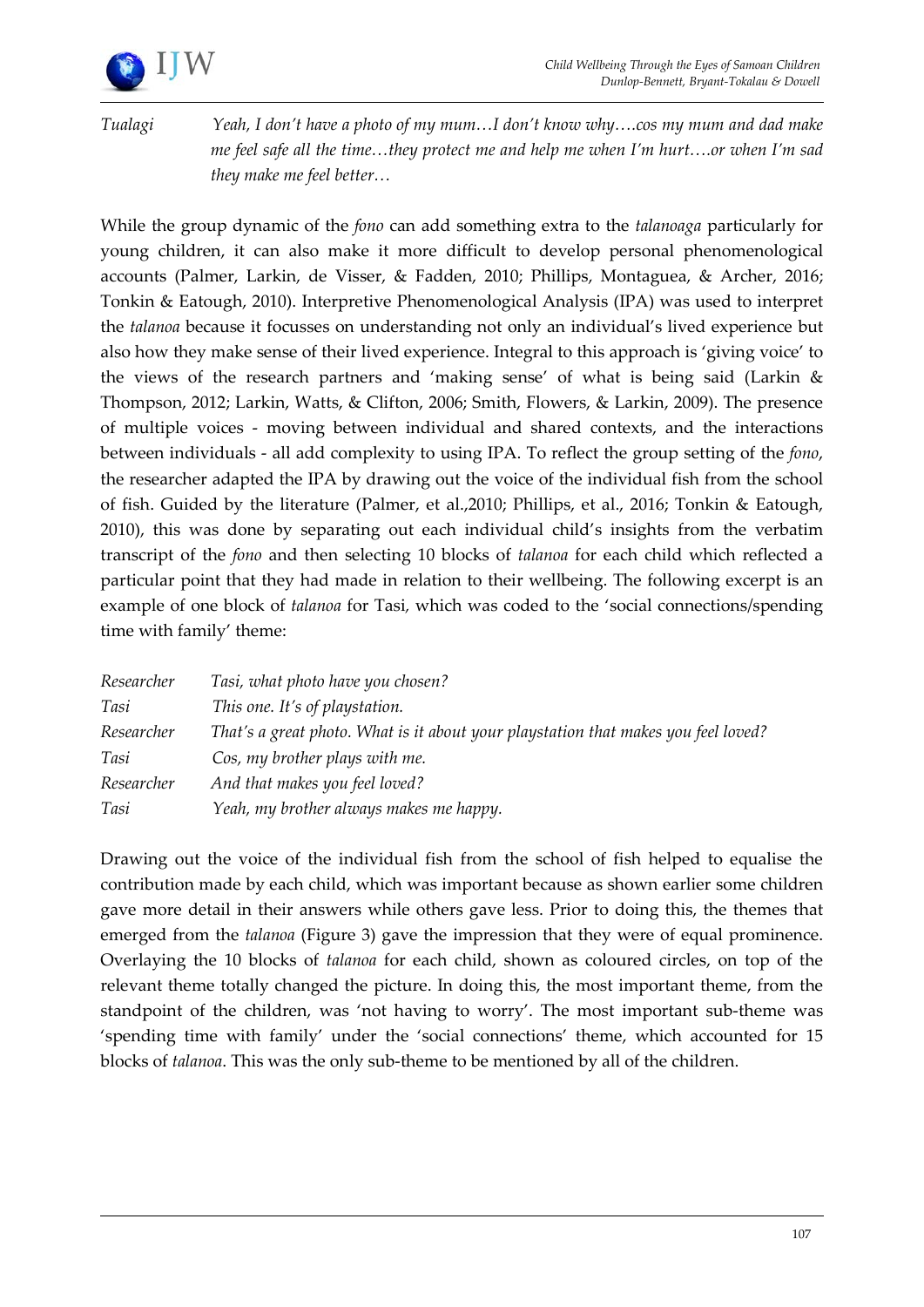



*Figure 3:* Drawing the individual fish from the school of fish.

 $\overline{a}$ 

To ensure that the children's voices were reflected accurately, they were invited to a joint-*fono* where the researcher discussed the preliminary findings with them. Of the 11 children who participated in Phase 1 and Phase 2, seven attended this report-back *fono*. During this joint-*fono*, almost all of the children drew pictures that illustrated how they conceptualised their wellbeing. These pictures included drawings of seesaws, flowers, treehouses, PlayStation, and iPads with apps.<sup>[6](#page-11-0)</sup>

# **Part II: When you asking the fish - wellbeing through the eyes of Samoan children**

<span id="page-11-0"></span><sup>6</sup> An app is a piece of software that can be download to a device to look up information or to play a game (Reference: [https://www.oxfordlearnersdictionaries.com/definition/english/app\)](https://www.oxfordlearnersdictionaries.com/definition/english/app)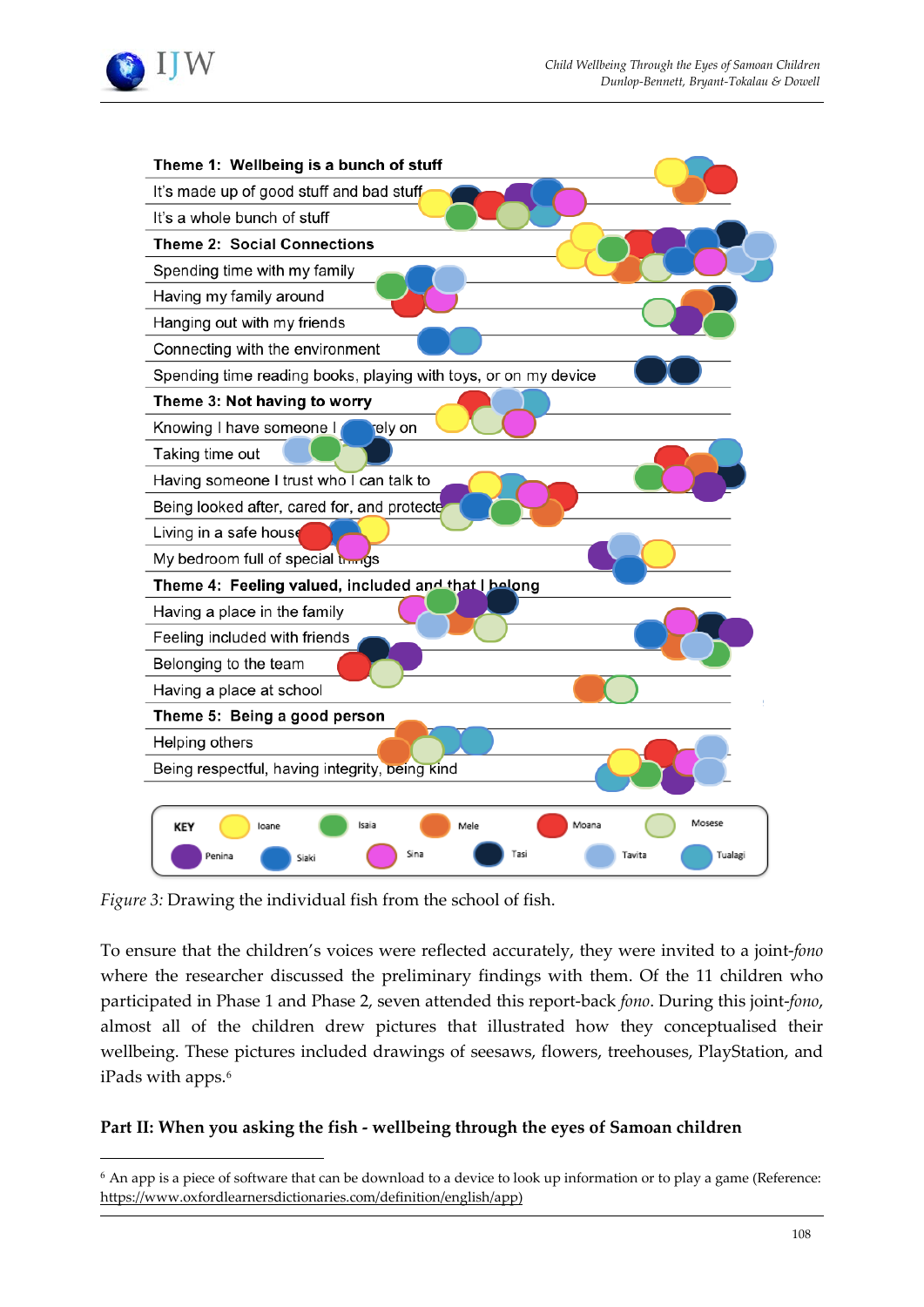

Five themes emerged from the children's *talanoa* (see Table 1). The first theme related to how the children conceptualised wellbeing and the remaining four themes captured what they saw as important to their wellbeing.

# Table 1

| The key themes that emerged from the talanoa. |
|-----------------------------------------------|
|                                               |

| Key theme                  | Description                                     | Frequency            |
|----------------------------|-------------------------------------------------|----------------------|
| Defining wellbeing         | It's a bunch of stuff                           | 9 blocks of talanoa  |
| as a bunch of stuff        | It's made up of good bits and bad bits          | 4 blocks of talanoa  |
| with<br>Connecting         | Spending time with family                       | 15 blocks of talanoa |
| loved ones                 | Having my family around                         | 5 blocks of talanoa  |
|                            | Hanging out with friends                        | 5 blocks of talanoa  |
|                            | Connecting with the environment                 | 2 blocks of talanoa  |
|                            | Spending time reading books, playing with       | 2 blocks of talanoa  |
|                            | toys, or on my device                           |                      |
| having<br><b>Not</b><br>to | Knowing I have someone I can rely on            | 6 blocks of talanoa  |
| worry                      | Taking time out                                 | 5 blocks of talanoa  |
|                            | Having someone I trust who I can talk to        | 7 blocks of talanoa  |
|                            | Being looked after, cared for, and protected    | 9 blocks of talanoa  |
|                            | My bedroom full of special things               | 4 blocks of talanoa  |
|                            | Living in a safe house                          | 4 blocks of talanoa  |
| Feeling<br>valued,         | Having a place in the family                    | 7 blocks of talanoa  |
| included, and with         | Feeling included with friends                   | 7 blocks of talanoa  |
| a sense of belonging       | Belonging to the team                           | 4 blocks of talanoa  |
|                            | Having a place at school                        | 2 blocks of talanoa  |
| Being a good person        | Helping others                                  | 5 blocks of talanoa  |
|                            | Being respectful, having integrity, being kind, | 8 blocks of talanoa  |
|                            | and sharing                                     |                      |

Looking at the first theme - how the children conceptualised wellbeing - in more detail, children described their wellbeing as a bunch of stuff (13 blocks of *talanoa*). This bunch of stuff included things which could be categorised as physical, socio-emotional, psychological, spiritual or cultural elements of wellbeing. For example, during the *talanoaga* the children spoke of playing sport and eating healthy food (physical); of unconditional love and not feeling lonely (socio-emotional); of talking to somebody they trust or people or taking time not having to worry about things (psychological); of praying when they were uncertain about something (spiritual); and of being proud to be Samoan (cultural). The ways in which the children spoke of what made them feel 'happy, safe, and loved' reinforced their holistic view of wellbeing. Several children spoke about wellbeing having good bits and bad bits, as illustrated in the *talanoa* shared by Moana:

*Moana Everything has a good side and a bad side.*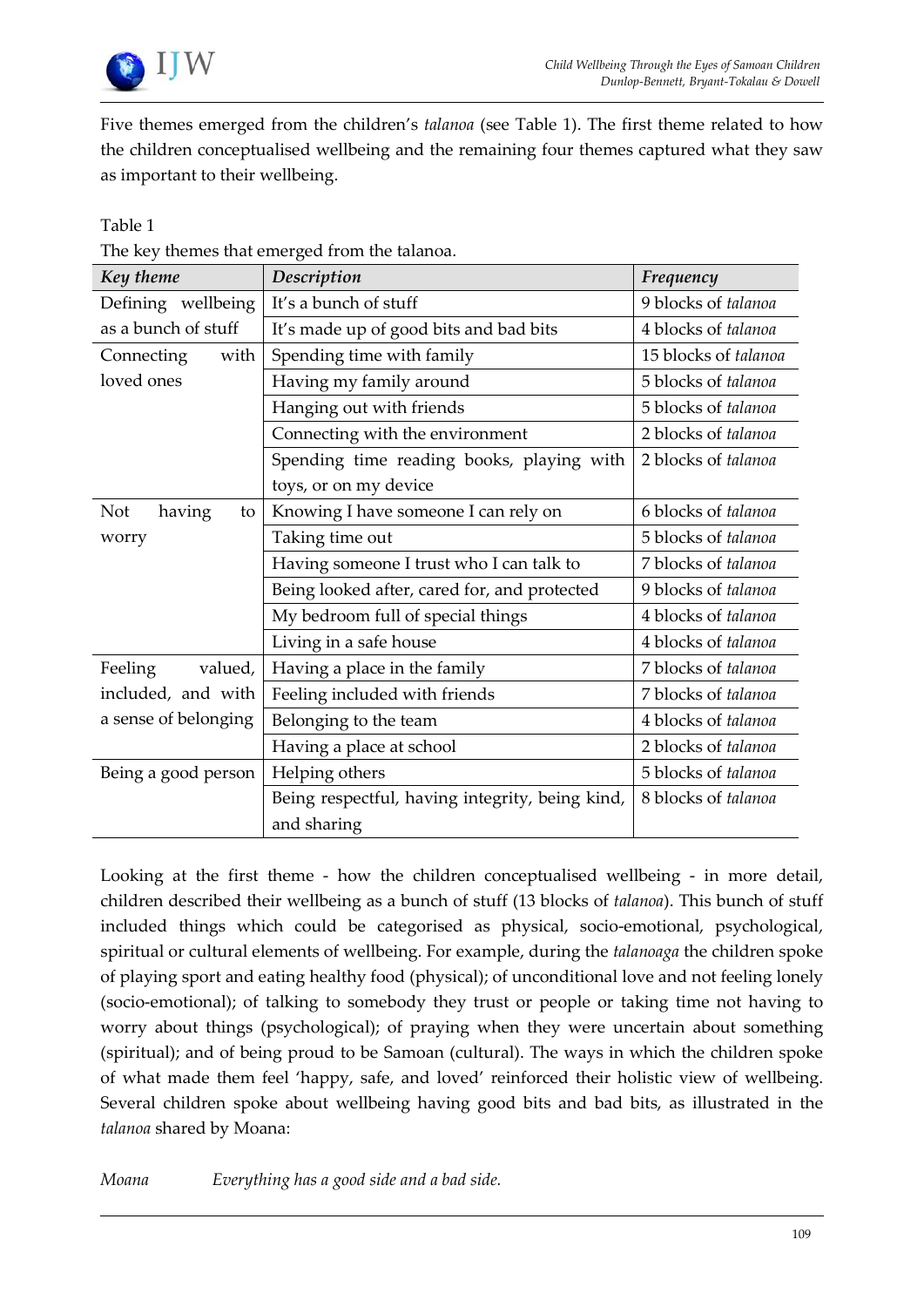

*Researcher Oh, that's a clever way of putting it Moana. Can you tell me more about that? Moana Well… like social media. It's good but then too much is bad.*

Moana went on to talk about somebody dying, saying:

| Moana      | If someone dies well the good side is that they're in heavenGod is looking after them   |
|------------|-----------------------------------------------------------------------------------------|
|            | now. The bad side is that you don't get to spend time with them anymore.                |
| Researcher | You've explained that really well. So wellbeing is made up of good stuff and bad stuff? |
| Moana      | Yeah.                                                                                   |

Tualagi also spoke of the contrasting positive and negative elements of wellbeing by likening wellbeing to a bumpy path of highs and lows. She said that the path was always going up and down, "so when it was low, it's ok cos it will go up again". At the joint-*fono* where the preliminary findings were shared with the children, the children agreed a definition of wellbeing that it was about "a bunch of stuff that has good bits and bad bits".

In terms of what was important to their wellbeing, four themes emerged from the *talanoaga*: 1) connecting with loved ones; 2) not having to worry; 3) feeling valued, included, and that they belong; and 4) being a good person. Table 2 provides one block of *talanoa* selected from the children to illustrate each theme. Looking across the four themes that emerged from what children viewed as important to their wellbeing, 87 of the 97 blocks of *talanoa* related to connecting with people and building relationships. This was integral to the children feeling 'happy, safe, and loved'. Connecting with people and building relationships made them feel valued, secure, and that they belonged. Only 10 of the 97 blocks of *talanoa* across these four themes related to material objects. This suggests that overall Samoan children conceptualise their wellbeing primarily in relational terms.

Table 2

| <b>Theme</b>       | Children's talanoa                                                     |
|--------------------|------------------------------------------------------------------------|
| Connecting with    | Ummm this one walking. I like doing hikes uphill and the view []       |
| loved ones         | Walking and stuff. Oh and I also like playing netball. This photo here |
|                    | [] I like playing netball because it makes me feel happy even if we    |
|                    | lose, I like playing it. Also playing netball makes me fit, healthy.   |
|                    | Tualagi                                                                |
| Feeling secure and | This photo of my mum and dad is because they make me feel              |
| not having to      | safethey look after me and help me and make sure I'm okay and care     |
| worry              | for meso it's okay I know everything is okay you know even if          |
|                    | I'm sad or something like that. Moana                                  |
|                    |                                                                        |

What is important to the wellbeing of Samoan children?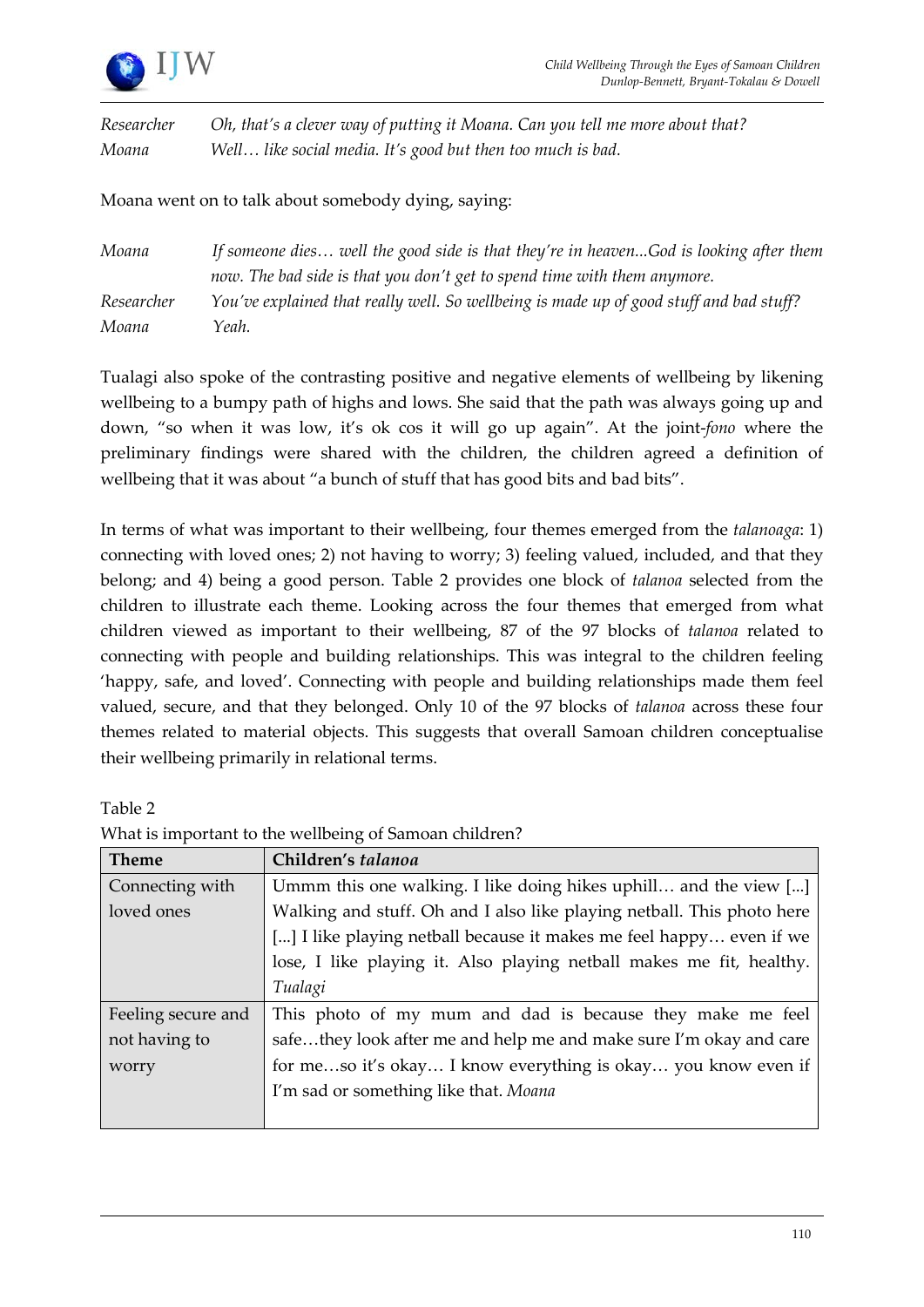



| Being valued,      | [Speaking about somebody who is sad] If he had friends, he would be |
|--------------------|---------------------------------------------------------------------|
| feeling included   | happier. So we could try and be a friend [] yeah, cos then he       |
| and that we belong | wouldn't be lonely. There was someone at school who was lonely and  |
|                    | so we showed friendship. Penina                                     |
| Being a good       | I'm learning how to help people and how to be nice to people []     |
| person             | Helping people is good to do. Mele                                  |

This study did not set out to develop a model to illustrate wellbeing from the standpoint of Samoan children, but the lack of children's voices in the literature meant that current models of wellbeing on offer did not fit with the insights that they shared. Finding a model that captured all of the children's ideas generated a lot of discussion at the joint-*fono* because of the number of ways in which the children illustrated their wellbeing, such as seesaws, flowers, treehouses, PlayStation, and iPads with apps. One of the ideas that resonated with most of the children was a seesaw, in which wellbeing is achieved when the "good bits and the bad bits" are balanced (Figure 4). The children spoke of the seesaw always moving up and down, which supports the dynamic nature of wellbeing. Knowing that the seesaw was always moving between good bits and bad bits was how the children viewed resilience.

Describing wellbeing as a "bunch of stuff" showed that the children viewed wellbeing as holistic concept. This "bunch of stuff" included that could be categorised as physical, socioemotional, psychological, spiritual or cultural dimensions of wellbeing, and is depicted by apps that represent these different dimensions. The use of apps by the children reflects their modernity while the placing of these apps within a box symbolises their holistic view of wellbeing. The children captured the relational aspect of wellbeing by positioning the seesaw in a park. In other words, the seesaw (a child) is surrounded by their parents, sisters and brothers, grandparents, aunties and uncles, cousins, and friends.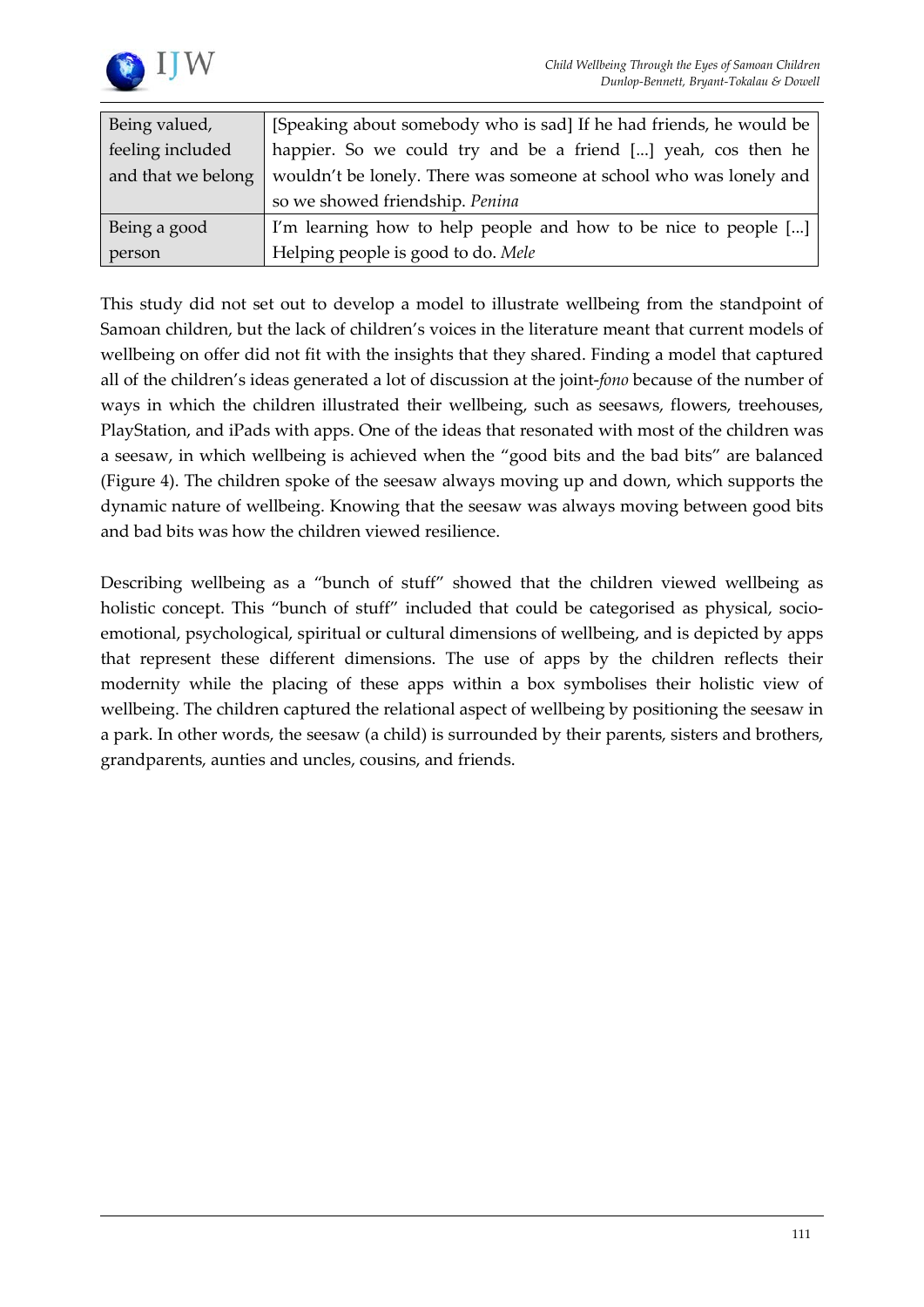



*Figure 4*: Wellbeing - a balance of good bits and bad bits. Source: artwork by an 8-year old Samoan child.

# **When you ask the fish and listen to their answers**

This study is an invaluable first step in understanding how 8-year old Samoan children living in Wellington conceptualise child wellbeing. The findings that emerged from this study moved beyond the contexts of the existing literature by an adding an original contribution to the discussion on child wellbeing. This is achieved by offering a new way to involve children, outside of the mainstream, in research and by adding new knowledge of how Samoan children living in Wellington conceptualise their wellbeing. Both of which are discussed in this section.

# *The significance of the research approach*

Two points mark the significance of the research process. Firstly, this study reinforced the value of including children in research on issues that involve them. This study demonstrated that if research is to be credible and of, it must include the voices of those that know, live, and breathe the phenomena'. Using a model grounded in a Samoan worldview created the cultural space for Samoan children to be positioned as experts on their wellbeing and to have their views contributing to the generation of new knowledge. Research with children is often described as being difficult, with children positioned as 'incapable' of clearly articulating their view. This research has demonstrated that when given the opportunity, Samoan children have a view and are capable, interested, and eager to share their insights and offer valuable knowledge about their wellbeing.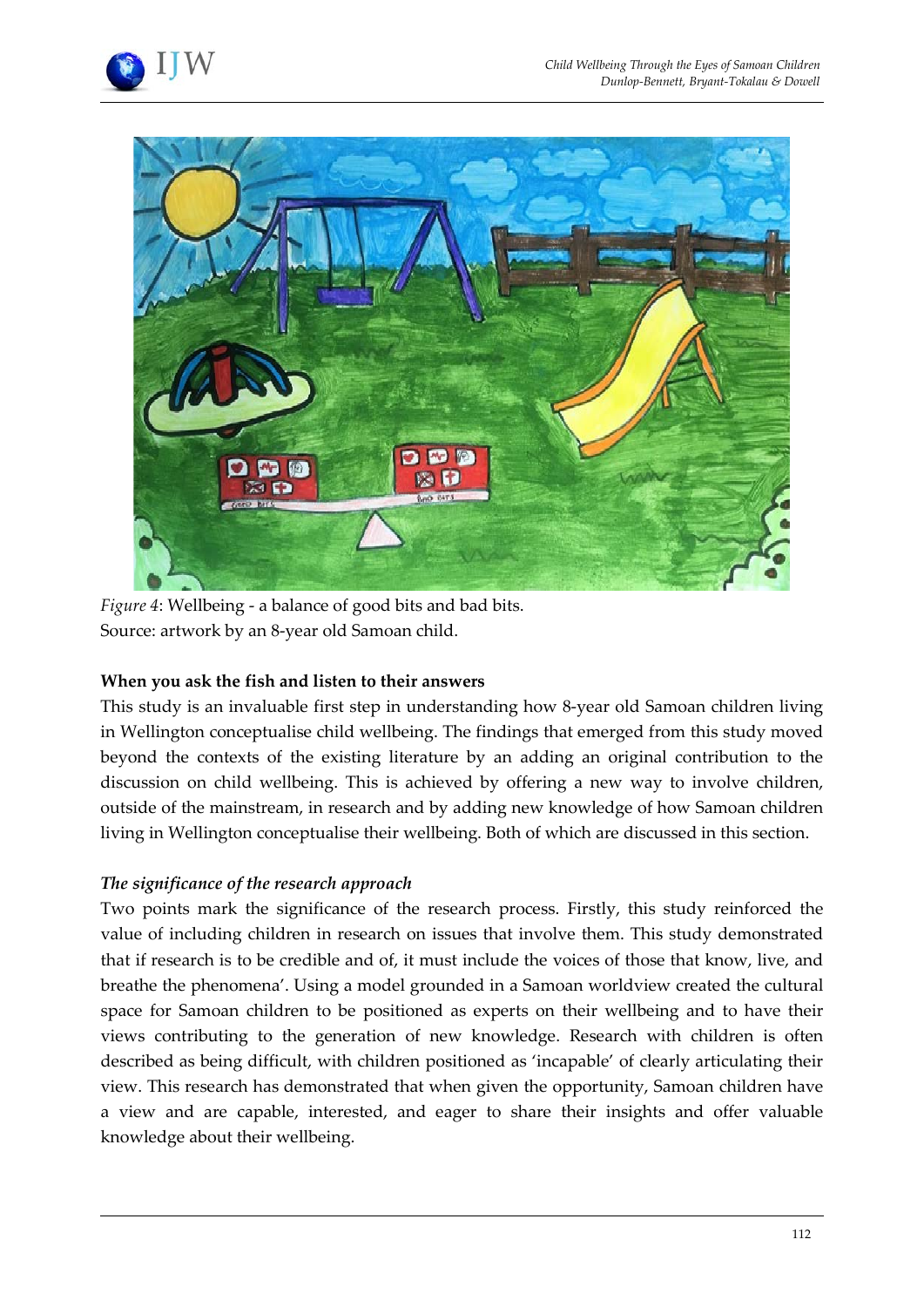

Secondly this study showed how research approaches grounded in the *fa'asamoa* and *fa'apalagi* could be weaved together to create the space for Samoan children to be included in research. Developing the research design was challenging because the process needed to be culturally and age appropriate to the Samoan worldview, as well as be sufficiently flexible to understand and take account of the changing times. This saw the weaving of *fa'asamoa* and *fa'apalagi*  research methods such as: 1) *Talanoa ile i'a* which recognises and gives prominence to the children's voice; 2) the cultural concept and practice of *talanoa* which creates the safe space for children to share their stories*;* 3) group-setting *talanoaga* through *fono*; 4) the use of photography as a vehicle by which children could support their views, and 5) analysis of the children's insights through adapting the IPA to draw out the individual voice of each fish from the school of fish.

Bringing together research methods grounded in the *fa'asamoa* and *fa'apalagi* helped the children provide their insights in a meaningful way. The children said that taking photos and talking about what made them feel 'happy, safe, and loved' was fun. Being at ease and comfortable with the research process also helped the children share their views on sensitive issues such as feeling left out, feeling uncertain, and/or feeling sad. The topic of death for instance, which came up several times, was introduced by the children themselves. The *talanoa* shared by the children gave them a "shared ownership over the direction and focus of the discourse" (Fa'afoi, Parkhill, & Fletcher, 2006, p.105). The benefits to children being invited to share their views, to have their views listened to, and to see their views clearly in the findings are immeasurable, as the children involved in this study themselves noted.

# *The significance of the children's insights*

The cultural voices identified in this research have been notably missing in much of the child wellbeing research and debate, which has tended to assume a universal child wellbeing experience and in turn to suggest universal solutions. Developing solutions that are relevant and of value to the child wellbeing agenda in New Zealand begins with building knowledge and understanding about how children, including children outside of the mainstream, conceptualise their wellbeing. The significance of the children's insights can be distilled into three key areas. Firstly, it extends the current literature by offering a definition of child wellbeing from the perspective of Samoan children living in the diaspora. The children were able to conceptualise the complexity of wellbeing in a definition that makes sense to them. They defined wellbeing as "a bunch of stuff with good bits and bad bits". In defining their wellbeing in this way, the children understood the concept to be holistic and comprising of multiple dimensions. Further, they conceptualised that wellbeing being a balancing of the "good bits and bad bits". Defining child wellbeing in this way contributes new knowledge to the international literature. This definition, and how the Samoan children conceptualised wellbeing as a seesaw, is broad enough to "enable people to describe wellbeing in a way that fits with their culture, values, and priorities" (DPMC, 2018a, p.8). Recognising that there are multiple pathways to wellbeing, the ideas that underpin the seesaw in a park - balancing good stuff with bad stuff, wellbeing as a holistic concept, and the importance of social connections and relationships – could be applied more broadly. The strengths of seesaw model are that children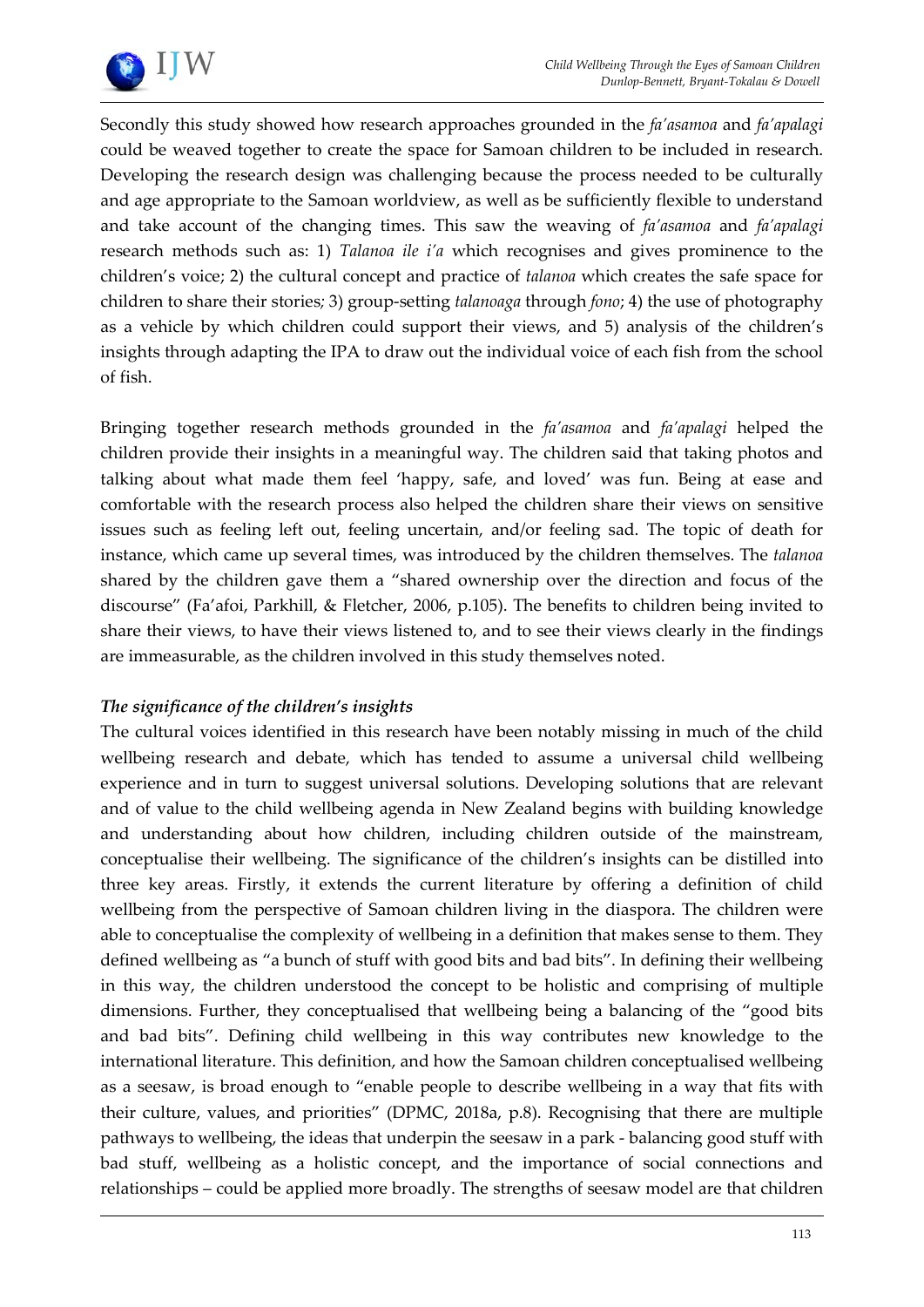

globally can easily identify with it, it conveys their ideas in a simple way, and the universal appeal of a seesaw in a park could lend itself to be applied more widely to children outside of the Samoan diaspora.

Secondly, this exploratory research responds to the recommendation by Poulton, Gluckman, Potter, McNaughton, and Lambie (2018) for research that operationalises the multiple determinants of a global concept of wellbeing. Research of this nature can help support multiagency responses to child wellbeing. The Samoan children's holistic definition of wellbeing could lend itself to developing a multi-agency response to child wellbeing. These findings offer valuable insights to the framing of the draft Child and Youth Wellbeing Strategy (DPMC, 2018b); to the Ministry of Pacific Peoples in its work to strengthen the wellbeing of Pasifika; and for consideration by Treasury as part of its Pasifika Living Standards Framework (Thomsen, Tavita, & Levi-Teu, 2018). These findings could also valuably inform individual sectoral responses to child wellbeing such as the recent nationwide Kōrero Mātauranga / Education Conversation (MoE, 2018), where wellbeing was one of the most frequently mentioned themes.

Thirdly, knowledge of how Samoan children conceptualise their wellbeing and what they consider to be important to their wellbeing has significance for the Samoan diaspora in New Zealand. While the scope of this study was localised to Samoan children living in Wellington, the findings could be relevant to Samoan children living in other parts of New Zealand as well as the wider Pasifika community. This warrants further research. This study supports a counter-narrative to the generalised view about child wellbeing in the Samoan diaspora. For the Samoan diaspora, the knowledge generated in this study increases understanding about Samoan children's conceptions of wellbeing and in turn how wellbeing can be achieved against a shifting landscape. Further, it is hoped that the experience of participation in this study may generate a more robust interest by the Samoan diaspora and Pasifika more broadly, in participating in national policy debates and in the policy-making process.

# **Conclusion**

This article presents findings from an exploratory study of how 8-year old Samoan living in Wellington conceptualise their wellbeing. Shaped by the paucity of literature that captures the voices of children, particularly the voices of children outside of the mainstream, this is the first study on child wellbeing to privilege the voices of Samoan children. This ethnic-specific study provided an innovative approach to creating the space for Samoan children to share their knowledge and experiences of wellbeing, which could be adapted by other peoples in the diaspora, as appropriate.

Samoan children were able to define what wellbeing means to them and what is important to their wellbeing. Overwhelmingly, the Samoan children saw connecting with loved ones and building relationships as critical to their wellbeing. Through the eyes of 8-year old Samoan children, this study has added new knowledge to the child wellbeing literature. Expanding knowledge and understanding of how children in the Samoan diaspora conceptualise their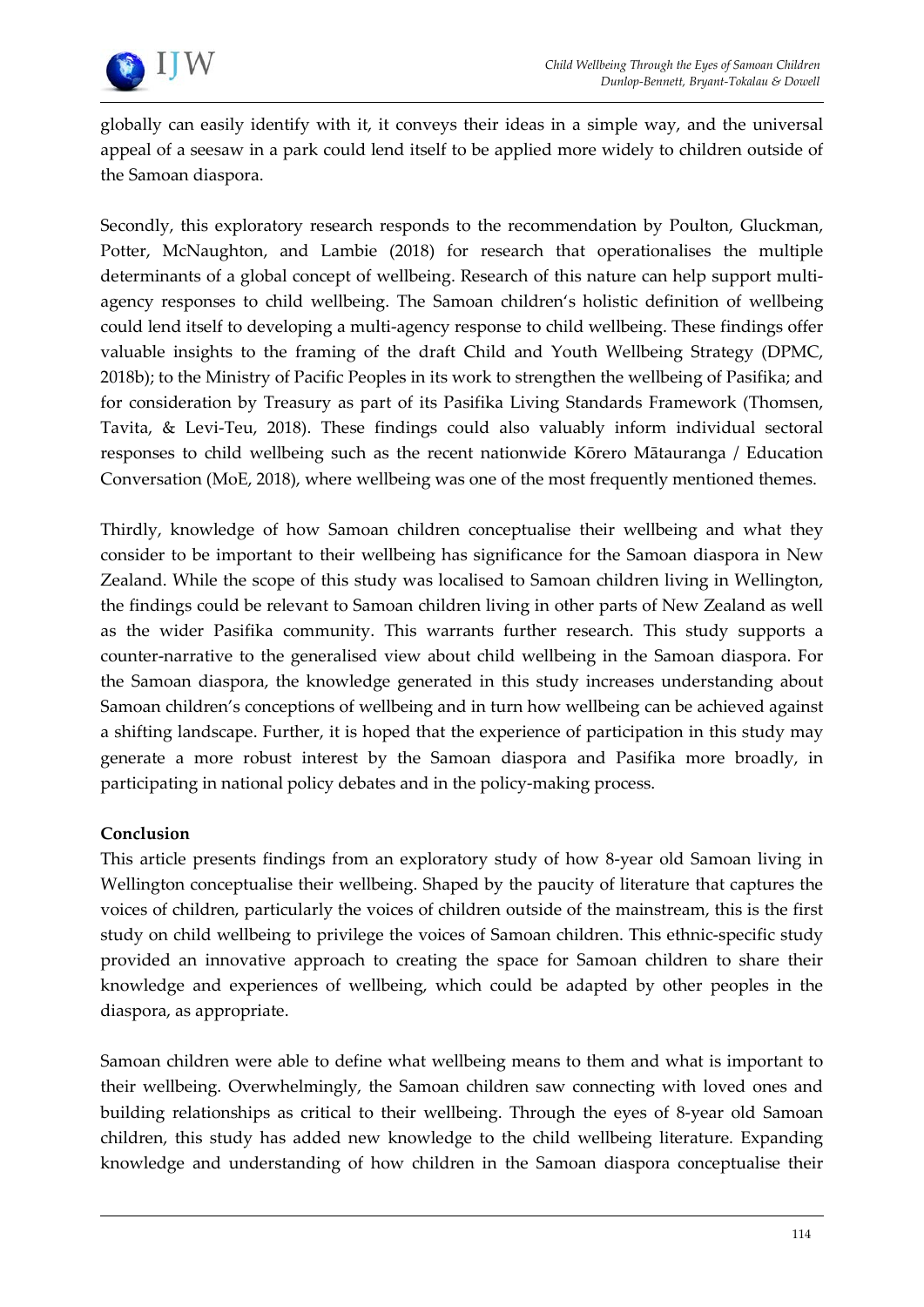

wellbeing is important to the lives of Samoan children now but also for the formulation of policies to shape their future wellbeing.



ANNEX 1: Profiles of the Samoan children and their parents.

#### **Authors**

Emma Dunlop-Bennett University of Otago dunlopbennett@gmail.com

Jenny Bryant-Tokalau University of Otago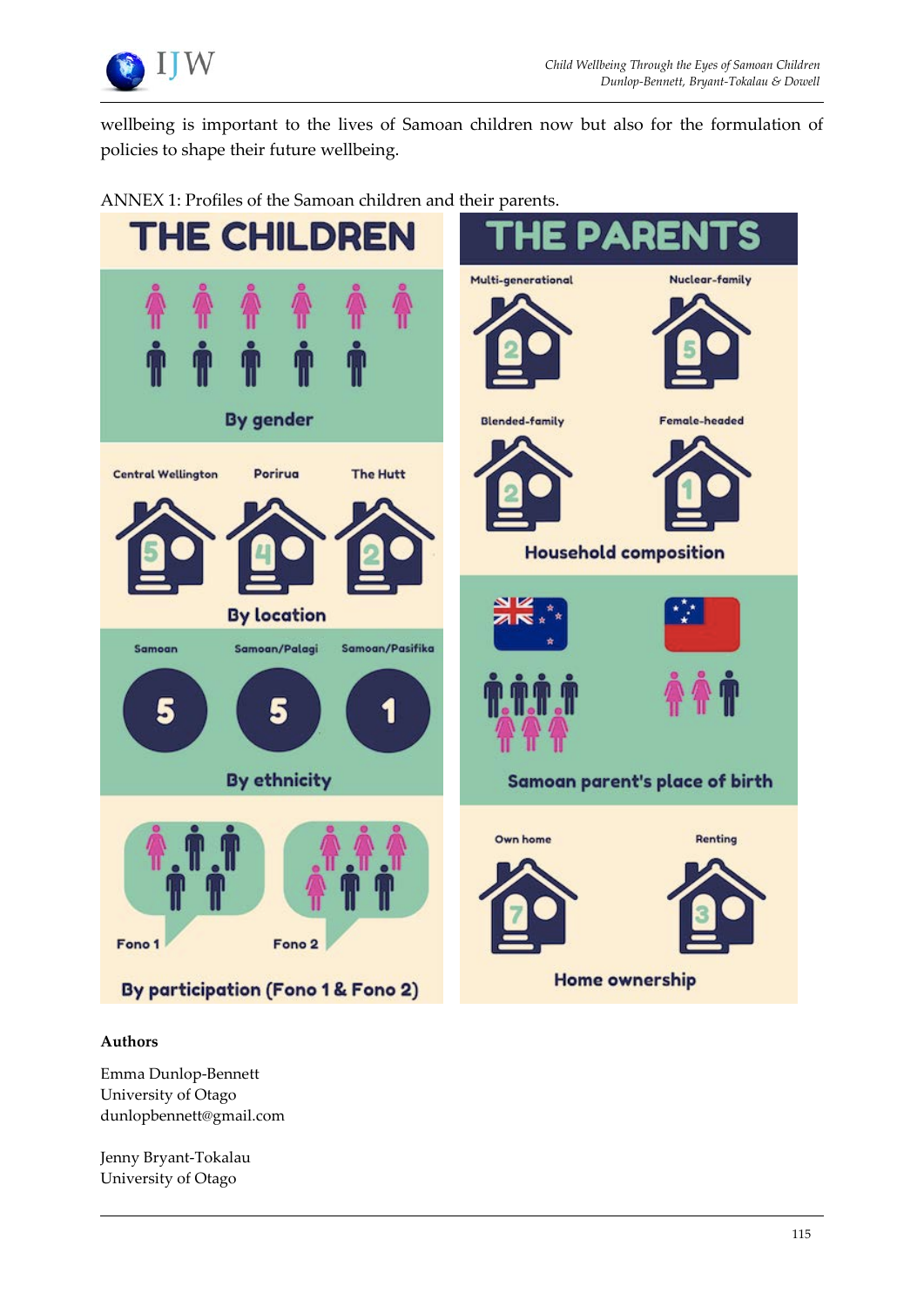

Anthony Dowell University of Otago

#### **Publishing Timeline**

Received 14 May 2019 Accepted 23 September 2019 Published 26 September 2019

#### **References**

- Amerijckx, G., & Humblet, P.S. (2014). Child Well-Being: What does it mean? *Children & Society,* Volume 28, 404 - 415.
- Anae, M. (2010). Research for better Pacific Schooling in New Zealand: Teu le va a Samoan perspective. *MAI Review*, *1*, 1-24.
- Anae, M. (2001). The *New Vikings of the Sunrise: New Zealand-borns in the Information Age*. In C. P. Macpherson., M. Spoonley., & M, Anae (Eds.), *Tangata O Te Moana Nui: Evolving Identities of Pacific Peoples in Aotearoa/New Zealand* (pp. 101-122). Palmerston North: Dunmore Press.
- Anae, M., Coxon, E., Mara, D., Wendt-Samu, T., & Finau, C. (2001). *Pasifika education research guidelines.* A report for the Ministry of Education. Wellington: New Zealand Government.
- Ben-Arieh, A. (2000). Beyond welfare: Measuring and monitoring the state of children New trends and domains. *Social Indicators Research*, 52 (3), 235–257.
- Ben-Arieh, A. (2005). Where are the Children? Children's Role in Measuring and Monitoring their Wellbeing. *Social Indicators Research,* 74 (3), 573–596.
- Ben-Arieh, A. (2008). The Child Indicators Movement: Past, Present and Future. *Child Indicators Research,*  1(1), 3–16.
- Ben-Arieh, A. & Frønes, I. (2007). Indicators of Children's Well-being: What should be Measured and Why? *Social Indicators Research*, Vol. 84: 249-250.
- Ben-Arieh, A., Ferran, C., Frønes, I., & Korbin J.E. (2014). Multifaceted Concept of Child Well-Being. In A. Ben-Arieh., C. Ferran., I. Frønes., and J.E Korbin (Eds.), *Handbook of Child Well-Being: Theories, Methods and Policies in Global Perspectives* (pp.1-27). Dordrecht: Springer Reference.
- Berry, J. W. (2006). Contexts of acculturation. In D. L. Sam & J. W. Berry (Eds.), *The Cambridge handbook of acculturation psychology* (pp. 27-42). New York: Cambridge University Press.
- Bradbury-Jones, C., & Taylor, J. (2013). *Engaging with children as co-researchers*: *challenges, counterchallenges and solutions.* [Online] Available from https://www.research.ed.ac.uk/portal/files/14219275/Taylor\_2013\_Engaging\_with\_children\_as\_co [researchers.docx.pdf](https://www.research.ed.ac.uk/portal/files/14219275/Taylor_2013_Engaging_with_children_as_co_researchers.docx.pdf) [Accessed 21 July 2016].
- Camfield, L., Streuli, N., & Woodhead, M. (2010). Children's Well-being in Developing Countries: A Conceptual and Methodological Review. *European Journal of Development Research*, Vol 22 (3), 398- 416.
- Cowley-Malcolm, E. (2013). *Perceptions of Samoan Parents from a Small Town in New Zealand on Parenting, Childhood Aggression, and the CD-ROM 'Play Nicely'* [unpublished thesis]. Wellington: The University of Victoria.
- Cowley-Malcolm, E., Fairbairn-Dunlop, P., Paterson, J., Wanzhen. G., & Maynard, W. (2009) Child discipline and nurturing practices among a cohort of Pacific mothers living in New Zealand. *Pacific Health Dialog*, *15*(1), 34-46.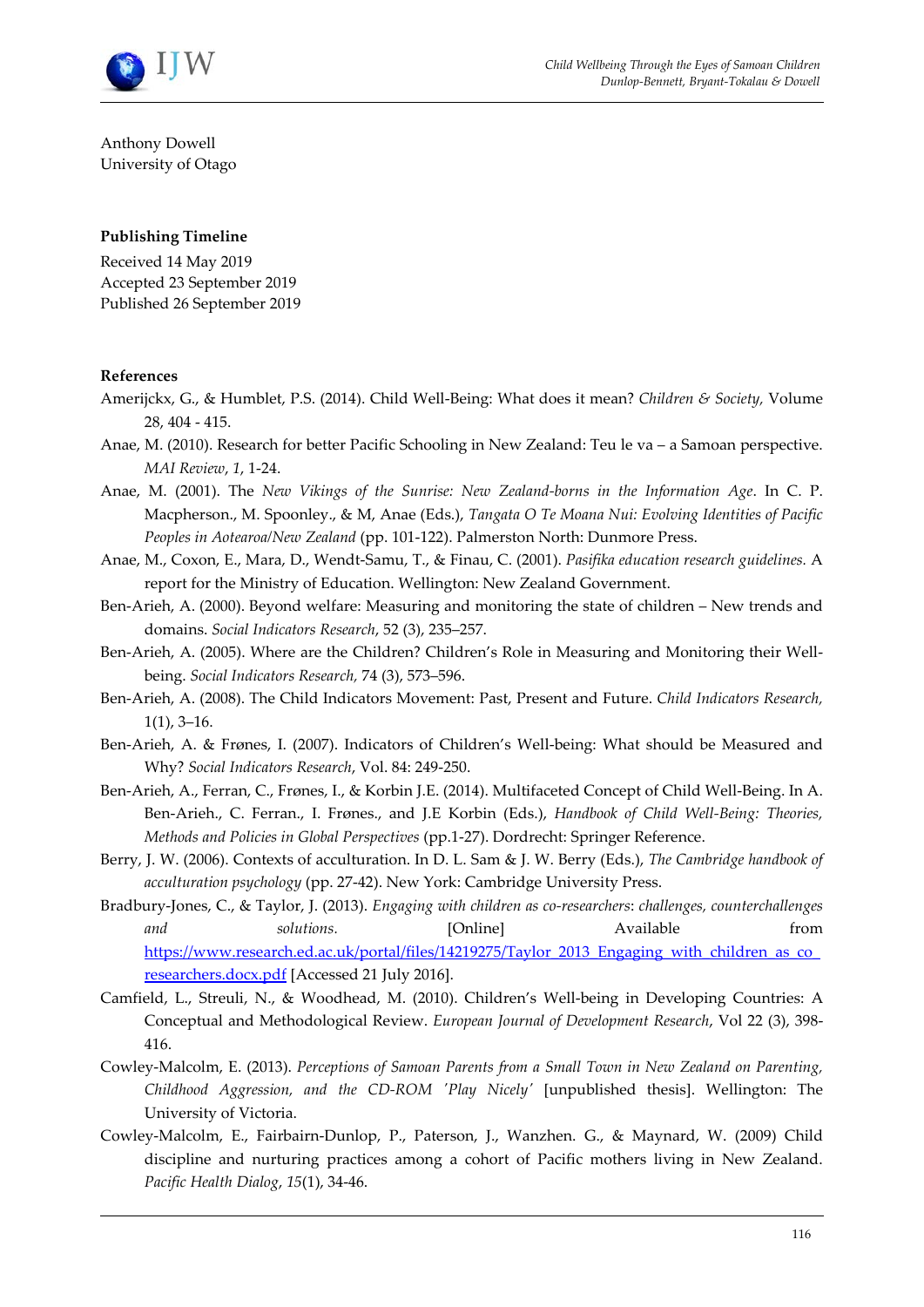

- Cronin de Chavez, A., Backett-Milburn, K., Parry, O., & Platt, S. (2005). Understanding and researching wellbeing: Its usage in different disciplines and potential for health research and health promotion. *Health Education Journal*, 64 (1), 70-87.
- Department of the Prime Minister and Cabinet. (2018a). *Child Wellbeing Strategy – Scope and Public Engagement Process.* A paper to Cabinet [Online] Available from [https://www.dpmc.govt.nz/sites/default/files/2018-06/Cabinet%20paper-](https://www.dpmc.govt.nz/sites/default/files/2018-06/Cabinet%20paper-Child%20Wellbeing%20Strategy-Scope%20and%20Public%20Engagement%20Process-May%202018.pdf)[Child%20Wellbeing%20Strategy-Scope%20and%20Public%20Engagement%20Process-](https://www.dpmc.govt.nz/sites/default/files/2018-06/Cabinet%20paper-Child%20Wellbeing%20Strategy-Scope%20and%20Public%20Engagement%20Process-May%202018.pdf)[May%202018.pdf](https://www.dpmc.govt.nz/sites/default/files/2018-06/Cabinet%20paper-Child%20Wellbeing%20Strategy-Scope%20and%20Public%20Engagement%20Process-May%202018.pdf) [Accessed on 27 September 2018].
- Department of the Prime Minister and Cabinet. (2018b). *Process for Developing the Frist Child Wellbeing Strategy.* A paper to Cabinet [Online] Available from [https://www.dpmc.govt.nz/sites/default/files/2018-06/Cabinet%20paper-](https://www.dpmc.govt.nz/sites/default/files/2018-06/Cabinet%20paper-Process%20for%20Developing%20the%20First%20Child%20Wellbeing%20Strategy-Jan%202018.pdf)[Process%20for%20Developing%20the%20First%20Child%20Wellbeing%20Strategy-](https://www.dpmc.govt.nz/sites/default/files/2018-06/Cabinet%20paper-Process%20for%20Developing%20the%20First%20Child%20Wellbeing%20Strategy-Jan%202018.pdf)[Jan%202018.pdf](https://www.dpmc.govt.nz/sites/default/files/2018-06/Cabinet%20paper-Process%20for%20Developing%20the%20First%20Child%20Wellbeing%20Strategy-Jan%202018.pdf) [Accessed on 27 September 2018].
- Dunlop-Bennett, E. (2019). *Through their eyes: A Samoan perspective on child wellbeing* [unpublished thesis]. Dunedin: University of Otago.
- Ellard-Gray, A., Jeffrey, N. K., Choubak. M., & Crann. S.E. (2015). Finding the Hidden Participant: Solutions for Recruiting Hidden, Hard-to-Reach, and Vulnerable Populations. *International Journal of Qualitative Methods*, Vol 14 (5), 1- 10.
- Ereaut, G., & Whiting, R. (2008). *What do we mean by 'wellbeing'? And why might it matter?* [Online] Available from <http://dera.ioe.ac.uk/8572/1/dcsf-rw073%20v2.pdf> [Accessed 9 January 2018].
- Faleolo, M. (2013). Authentication in social work education: The balancing act. In C. Noble., M. Henrickson, & Y.I. Han (Eds.), Social work education: Voices from the Asia Pacific (pp.105-132). Sydney: Sydney University Press.
- Faleolo, M. (2009). Cultural Valid Social Work Education: A Samoan perspective. In C. Noble., M. Henrickson., and Y.I. Han (Eds.), Social Work Education: Voices from the Asia Pacific (pp. 149– 172). Victoria: The Vulgar Press.
- Fa'afoi, A., Parkhill, F., & Fletcher, J. (2006). Strengthening Pasifika and Palagi research collaboration in Aotearoa research context. In C. Mutch (Ed.), *Challenging the notion of 'other': Reframing research in the Aotearoa New Zealand context* (pp. 99-118). Wellington: New Zealand Council for Educational Research Press.
- Fairbairn-Dunlop, P. & Coxon., E. (2014) *Talanoa: Building a Pasifika Research Culture.* Auckland: Dunmore Press.
- Fairbairn-Dunlop, P., Nanai, J., & Ahio, L. (2014). Pacific Research. In V. Wright-St Clair, D. Reid, S. Shaw, & J. Ramsbotham (Eds.), *Evidence-based Health Research* (pp. 77-93). Victoria: The Oxford University Press.
- Fattore, T., Mason, J., & Watson, E. (2007). Children's conceptualisation(s) of their well-being. *Social Indicators Research* 80. Issue 1, 5- 29.
- Fattore, T., Mason, J., & Watson, E. (2009). When children are asked about their well-being: Towards a framework for guiding policy. *Child Indicators*, 2, 55-77.
- Fattore, T., Mason, J., & Watson, E. (2016). *Children's Understandings of Well-Being. Towards a Child Standpoint*. Dordrecht: Springer.
- Ferguson, P.B., Gorinski, R., Wendt Samu, T. & Mara, D. (2008). *Literature Review on the Experiences of Pacific Learners in the Classroom.* A report for the Ministry of Education. Wellington: Ministry of Education.
- Frønes, I. (2007). Theorizing Indicators. *Social Indicators Research* 83, 5 23.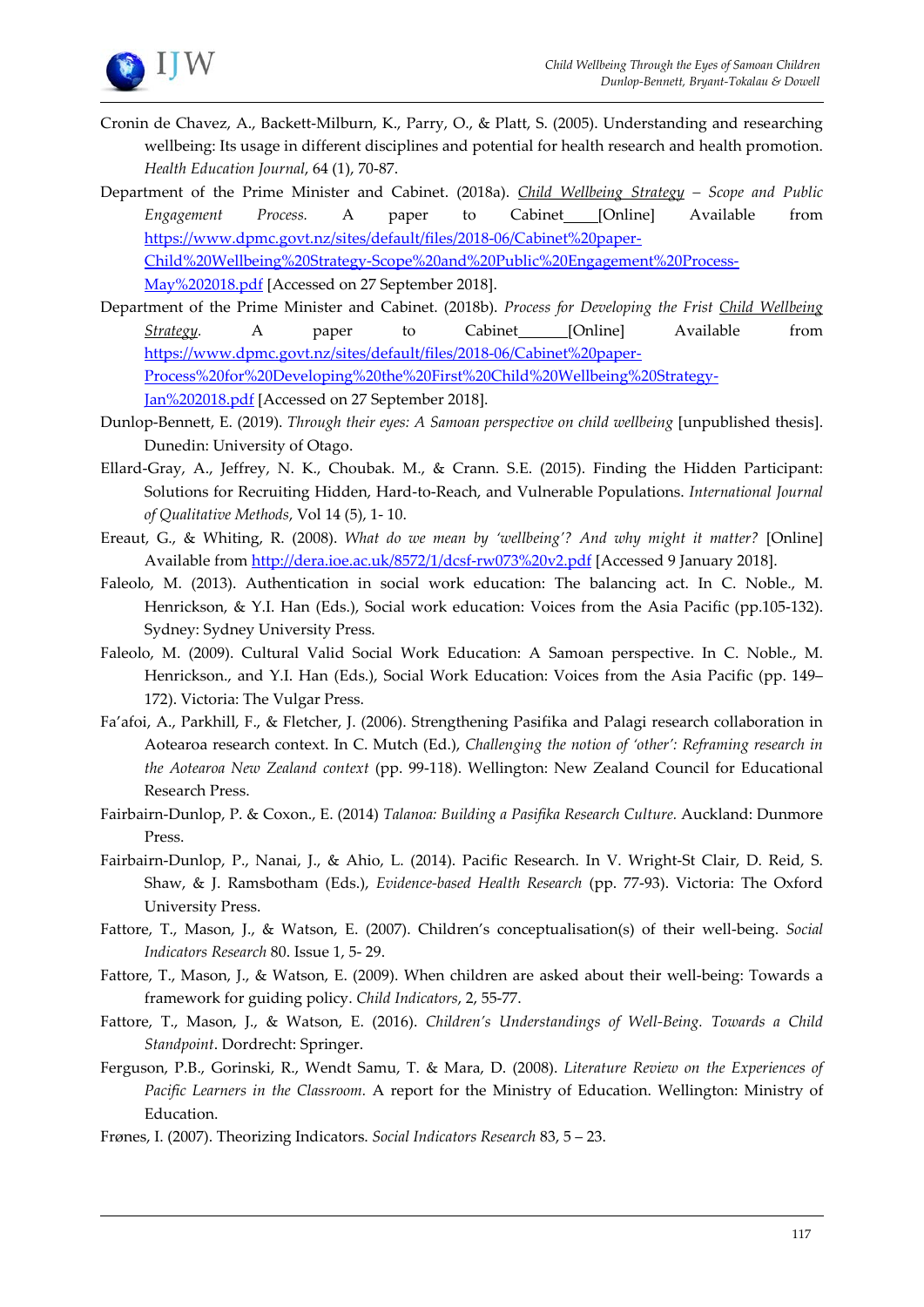

- Graham, A., Powell, M., Taylor, N., Anderson, D. & Fitzgerald, R. (2013). *Ethical Research Involving Children*. A joint initiative by UNICEF, Childwatch International Research, Southern Cross University, & University of Otago. Florence: UNICEF Innocenti Research Centre.
- Heckman, J (2008). *The Case for Investing in Disadvantaged Young Children*. *Big Ideas for Children: Investing in Our Nation's Future*. Washington, DC: First Focus.
- Larkin, M., & Thompson, A. (2012). Interpretive phenomenological analysis*.* In A. Thompson and D. Harper (Eds.), *Qualitative research methods in mental health and psychology: a guide for students and practitioners* (pp 99-116). Oxford: John Wiley & Sons.
- Larkin, M., S. Watts., & E. Clifton. (2006). Giving voice and making sense in interpretative phenomenological analysis. *Qualitative Research in Psychology*, 3 (2), 102-120.
- Lilomaiava-Doktor, S. (2009) Beyond "Migration": Samoan Population Movement (Malaga) and the Geography of Social Space (Vā). *The Contemporary Pacific*, Volume 21 (1), 1-32.
- Loto, R., Hodgetts, D., Chamberlain, K., Nikora, L. W., Karapu, R., & Barnett, A. (2006). Pasifika in the news: e portrayal of Pacific peoples in the press. *Journal of Community and Applied Social Psychology*, 16, 100-118.
- Mageo, J. (1998) Theorizing Self in Samoa: Emotions, Genders, and Sexualities. Michigan: University of Michigan Press.
- Macpherson, C. (1997). The Polynesian Diaspora: New Communities and New Questions. In K. Sudo & S. Yoshida (Eds.), *JCAS Symposium Series 3: Contemporary Migration in Oceania: Diaspora and Network*  (pp. 77-100). Osaka: JCAS.
- Macpherson, C. (1996). Pacific Islands identity and community. In P. Spoonley, D. Pearson, & C. Macpherson (Eds.), *Nga Patai: Racism and ethnic relations in Aotearoa/New Zealand* (pp. 124–143). Palmerston North: Dunmore Press.
- Manolom, T., & Promphakping, B. (2015). Measuring Well-Being from Local Perspective: The Case of Lao PDR. *Social Indicators Research,* 123, 391-409.
- Marmot, M. (2010). *Fair Society, Healthy Lives. The Marmot Review Strategic Review of Health Inequalities in England post-2010*. London: University College.
- Ministry of Education. (2018). Kōrero Mātauranga |Education Conversation. [Online] Available from https://conversation.education.govt.nz/ [Accessed on 27 September 2018].
- Ministry of Pacific Peoples. (2016). Pacific people in New Zealand. [Online] Available from http://www.mpp.govt.nz/pacific-people-in-nz [Accessed on 10 July 2018].
- Naudeau, S., Kataoka, N., Valerio, A., Neuman, M.J., & Elder L.K. (2011). *Investing in Young Children: An Early Childhood Development Guide for Policy Dialogue and Project Preparation*. Washington, DC: World Bank.
- Neilson, N. (2015). *Pacific Way: Auckland's Pasifika community diaspora media.* Pacific Journalism Monographs No. 57. Auckland: Pacific Media Centre.
- Newman, M., & Devercelli, A. (2013). *What matters most for early childhood development: a framework paper.* Washington, DC: World Bank. [Online] Available from <https://openknowledge.worldbank.org/handle/10986/20174> [Accessed on 2 December 2015].
- New Zealand Child and Youth Epidemiology Service. (2008). The Health of Pacific Children and Young People in New Zealand. Wellington: New Zealand Government.
- Office of the Children's Commissioner. (2016). *Population, ages and ethnicities of children* [Online] Available from http://www.occ.org.nz/assets/Uploads/StatsOnKids/demographics2016.pdf [Accessed on 3 October 2018]
- O'Reilly, M., & Dogra, N. (2017). *Interviewing children and young people for research.* London: SAGE publications.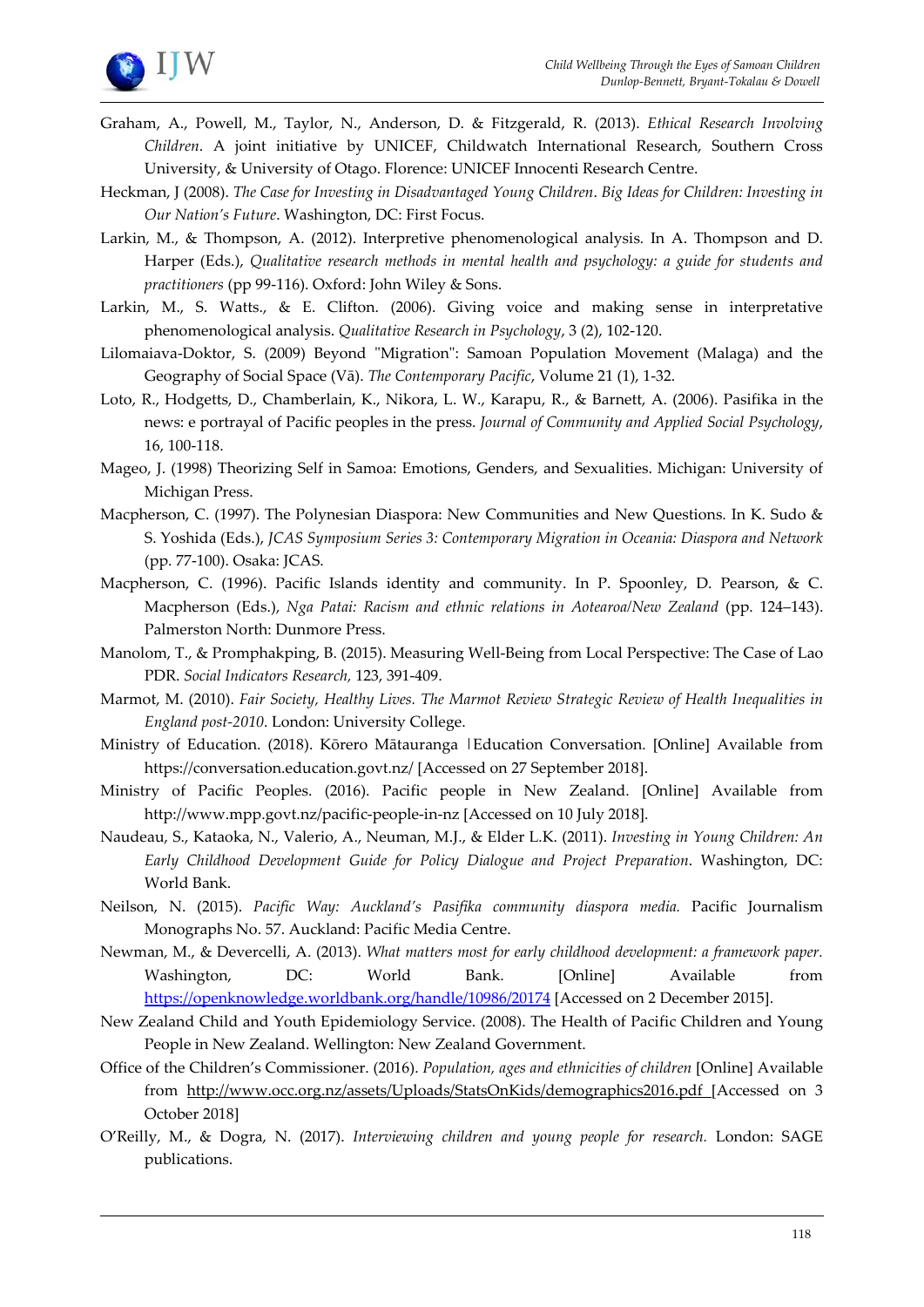

- Oxford. (2019). *Learner's Dictionaries*. [Online] Available from <https://www.oxfordlearnersdictionaries.com/definition/english/app> [Accessed on 1 August 2019].
- Palmer, M., Larkin, M., de Visser, R., & Fadden. G. (2010). Developing an Interpretative Phenomenological Approach to Focus Group Data. *Qualitative Research in Psychology*, Vol 7 (2), 99– 121.
- Pereira, J. (2010). Spare the rod and spoil the child: Samoan perspectives on responsible parenting. *Kotuitui: New Zealand Journal of Social Sciences Online*, 5(2), 98-109.
- Phillips, E., Montague, J., & Archer, S. (2016). Worlds within worlds: a strategy for using interpretative phenomenological analysis with focus groups. *Qualitative Research in Psychology*, 13(4), 289–302.
- Pollard, E., & Lee. P. (2003). Child well-being: A systematic review of the Literature. *Social Indicators Research*, 61, 59-78.
- Pool, I., & Jackson, N. (2017) *Population Change* [Online] Available from <https://teara.govt.nz/en/population-change/print> [Accessed on 5 December 2018].
- Pouton, R., Gluckman, P., Potter, J., McNaughton, S., & Lambie, I (2018). *Childhood Well-being: What it looks like, how can it be undermined and how to protect and promote it*. [Online] Available from [https://www.dpmc.govt.nz/sites/default/files/2018-06/Cabinet%20paper-](https://www.dpmc.govt.nz/sites/default/files/2018-06/Cabinet%20paper-Child%20Wellbeing%20Strategy-Scope%20and%20Public%20Engagement%20Process-May%202018.pdf)[Child%20Wellbeing%20Strategy-Scope%20and%20Public%20Engagement%20Process-](https://www.dpmc.govt.nz/sites/default/files/2018-06/Cabinet%20paper-Child%20Wellbeing%20Strategy-Scope%20and%20Public%20Engagement%20Process-May%202018.pdf)[May%202018.pdf](https://www.dpmc.govt.nz/sites/default/files/2018-06/Cabinet%20paper-Child%20Wellbeing%20Strategy-Scope%20and%20Public%20Engagement%20Process-May%202018.pdf) Accessed on 27 September 2018].
- Prout, A. & James, A. (1997). A new paradigm for the sociology of childhood? Provenance, promise and problems. In A. Prout, & A. James (Eds.), *Constructing and Reconstructing Childhood: Contemporary issues in the sociological study of children* (pp. 1-28). Routledge: London and New York.
- Prout, A., & James. A. (1990). A new paradigm for the sociology of childhood.' In A. James., and A. Prout (Eds.). *Constructing and reconstructing childhood: Contemporary issues in the sociological study of childhood* (pp. 7-34). Basingstoke: Falmer Press.
- Pulotu-Endermann, K. (1995). *Fonofale Model of Health*. [Online] Available from http://www.hauora.co.nz/resources/Fonofalemodelexplanation.pdf [Accessed on 1 November 2017].
- Saith, A., & Wazir, R. (2010). Towards Conceptualising Child Wellbeing in India: The Need for a Paradigm Shift. *Child Indicators Research,* 3; 86-408.
- Schoeffel, P., Meleisea, M., David, R., Kalauni, R., Kalolo, K., Kingi, P., & Williams, S. P. (1996). Pacific Islands Polynesian Attitudes to Child Training and Discipline in New Zealand: Some Policy Implications for Social Welfare and Education. *Social Policy. Journal of New Zealand*, 6, 134-147.
- Seedhouse, D. (1995). Well-being': health promotion's red herring. *Health Promotion International*. Oxford University Press. Vol. 10 (1), 61-67.
- Seiuli, B.M.S. (2012). Uputaua: A therapeutic approach to researching Samoan communities. *The Australian Community Psychologist Special Issue - Ignored No Longer: Emerging Indigenous Researchers on Indigenous Psychologies*, 24(1), 24–37.
- Sixsmith, J., Gabhainn, S.N., Flemming, C., O'Higgins, S. (2007). Children's, parents' and teachers' perceptions of child wellbeing. *Health Education*, Vol. 107 (6), 511-523.
- Smith, J. A., Flowers, P., & Larkin, M. (2009). *Interpretive phenomenological analysis: Theory, research practice.* London: Sage Publications.
- Statham, J., & Chase, E. (2010). *Childhood wellbeing: A brief overview* (Briefing Paper 1). Childhood Wellbeing Research Centre. Loughborough: Loughborough University.
- Statistics New Zealand. (2014). *Demographics of New Zealand's Pacific Population*. [Online] Available from [http://www.stats.govt.nz/browse\\_for\\_stats/people\\_and\\_communities/pacific\\_peoples/pacific](http://www.stats.govt.nz/browse_for_stats/people_and_communities/pacific_peoples/pacific-progress-demography/population-growth.aspx)[progress-demography/population-growth.aspx](http://www.stats.govt.nz/browse_for_stats/people_and_communities/pacific_peoples/pacific-progress-demography/population-growth.aspx) [Accessed on 27 June 2017].